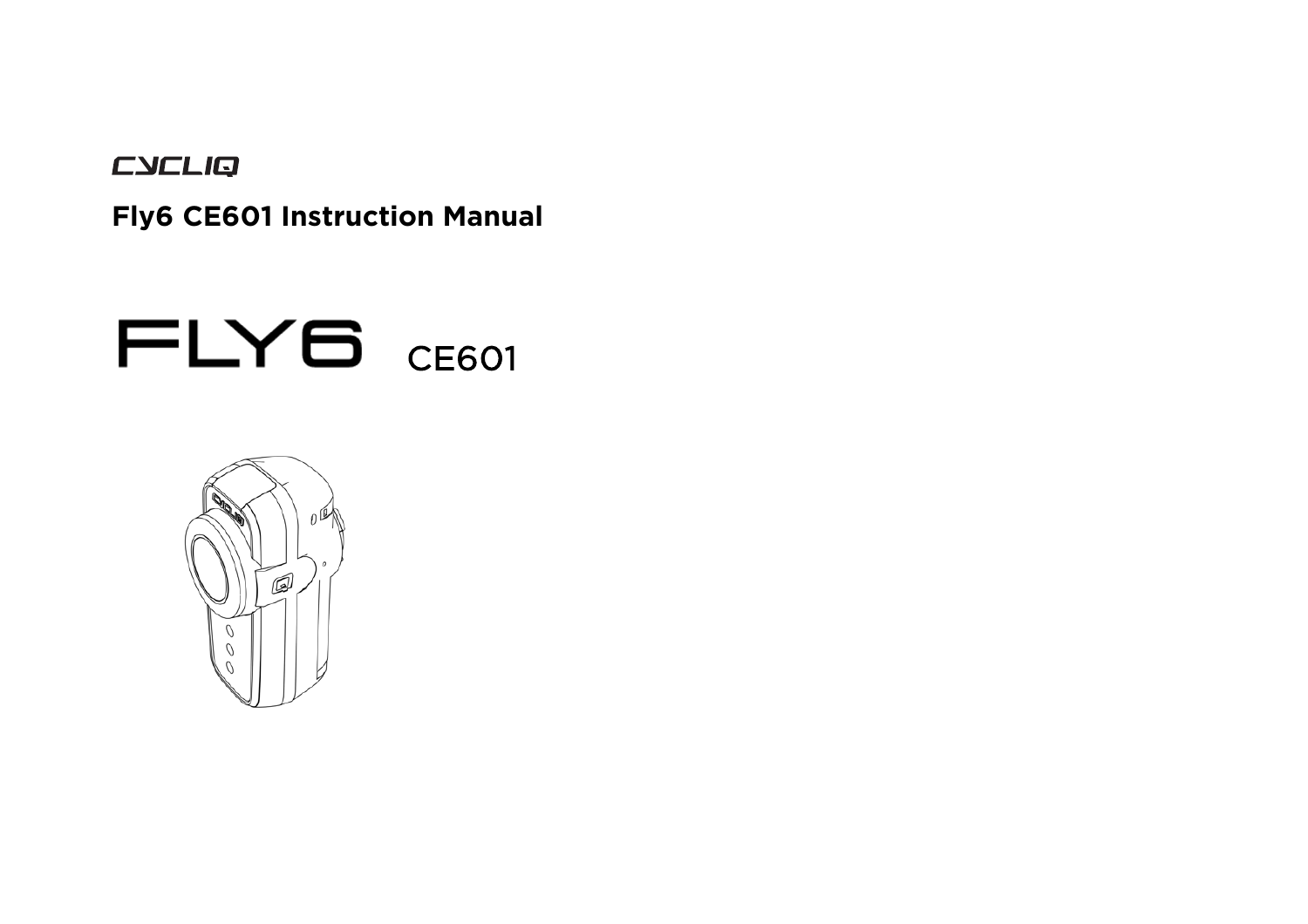| What you get                   |        | <b>Features</b>                                               |
|--------------------------------|--------|---------------------------------------------------------------|
| What's in the box              | 23     | Video resolution                                              |
| <b>Functions</b>               | 23     | Electronic image stabilisation                                |
| Changing your Fly6 CE settings | 24     | Looping function                                              |
| Registering your Fly6 CE       | 25     | Incident protection function                                  |
|                                | $\sim$ | $L_{\text{OM}}$ $C$ $5$ fo <sup><math>M</math></sup> function |

|   | Read this before your set-up your Fly6 CE601 | 27 | Bike Alarm                   |
|---|----------------------------------------------|----|------------------------------|
| 6 | <b>Disclaimer</b>                            | 27 | <b>Idle Mode</b>             |
| 6 | Warning against copyright infringement       | 28 | Charging on the fly          |
|   | Safety, operating and care information       | 28 | Cyclig Quick Release System™ |
|   | Caution                                      | 28 | Nanotechnology               |
|   | Fly6 CE layout                               | 29 | Master reset                 |

|    | <b>Setting up your Fly6 CE601</b>   |    | Using your f              |
|----|-------------------------------------|----|---------------------------|
| 13 | Charging the battery                | 30 | Accessing your footage    |
| 14 | Battery level indicator             | 30 | Video segment length      |
| 15 | Formatting your microSD card        | 30 | Editing footage           |
| 15 | Inserting and removing microSD Card | 31 | The CycligPlus mobile app |
| 16 | Mounting your Fly6 CE601            | 33 | Join the Cycliq community |
|    |                                     |    |                           |

|                 | <b>Using your Fly6 CE</b>                  | 35 | FCC compliance statement |
|-----------------|--------------------------------------------|----|--------------------------|
| 20              | Turning on your Fly6 CE                    | 36 | IC compliance statement  |
| 20              | Turning off your Fly6 CE                   | 37 | Regulatory information   |
| 20              | Light mode settings                        |    |                          |
| 21              | Visual and audible alerts summary          |    |                          |
| 22              | Audio settings                             |    |                          |
| 22              | Airplane mode                              |    |                          |
| 22 <sub>2</sub> | Garmin Connect IQ app - CycliqPlus Connect |    |                          |
|                 |                                            |    |                          |

| What you get                |    | <b>Features</b>                |
|-----------------------------|----|--------------------------------|
|                             | 23 | Video resolution               |
|                             | 23 | Electronic image stabilisation |
| 6 CE settings               | 24 | Looping function               |
| ly6 CE                      | 25 | Incident protection function   |
|                             | 27 | HomeSafe <sup>™</sup> function |
| your set-up your Fly6 CE601 | 27 | <b>Bike Alarm</b>              |
|                             | 27 | <b>Idle Mode</b>               |
| opyright infringement       | 28 | Charging on the fly            |
| and care information        | 28 | Cycliq Quick Release System™   |
|                             | 28 | Nanotechnology                 |
|                             | 29 | Master reset                   |

| <b>Setting up your Fly6 CE601</b> |    | <b>Using your footage</b> |
|-----------------------------------|----|---------------------------|
| e battery                         | 30 | Accessing your footage    |
| el indicator                      | 30 | Video segment length      |
| your microSD card                 | 30 | Editing footage           |
| d removing microSD Card           | 31 | The CycliqPlus mobile app |
| our Fly6 CE601                    | 33 | Join the Cycliq community |
|                                   | 34 | <b>Technical data</b>     |
| <b>Using your Fly6 CE</b>         | 35 | FCC compliance statement  |
| your Fly6 CE                      | 36 | IC compliance statement   |
| your Fly6 CE                      | 37 | Regulatory information    |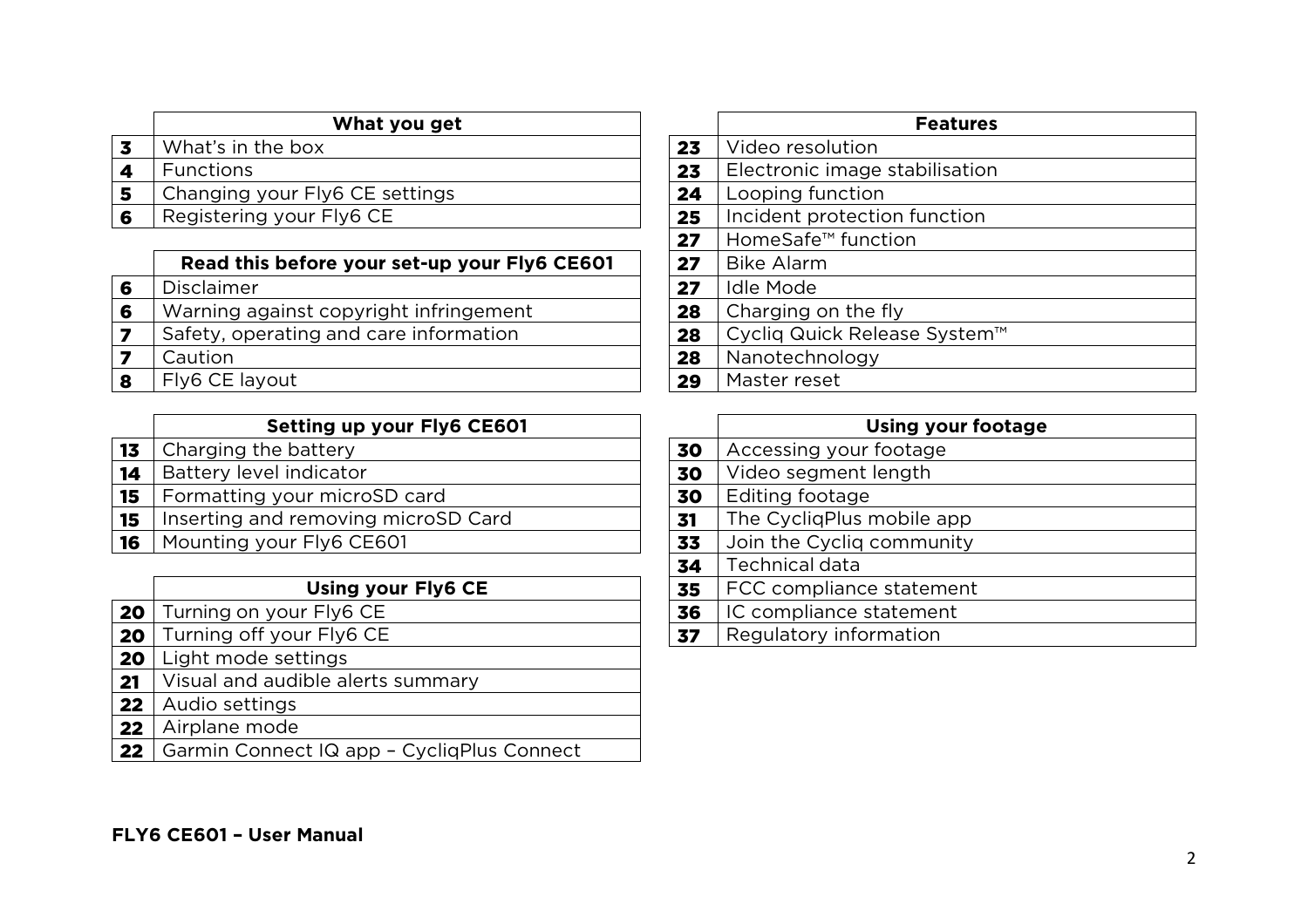### **What you get**

### What's in the box









1 x Fly6 CE601 1 x Narrow aero adapter



1 x Seat post mount 1 x Seat post mount



1 x Standard Velcro seat post strap 1 x Quick start guide







1 x Aero Velcro seat post strap 1 x Safety information and warranty sheet





1 x 0° Rubber spacer 1 x Safety tether



 $1 \times 7.5^\circ$  Rubber spacer  $\qquad \qquad$  1 x USB to USB-C cable

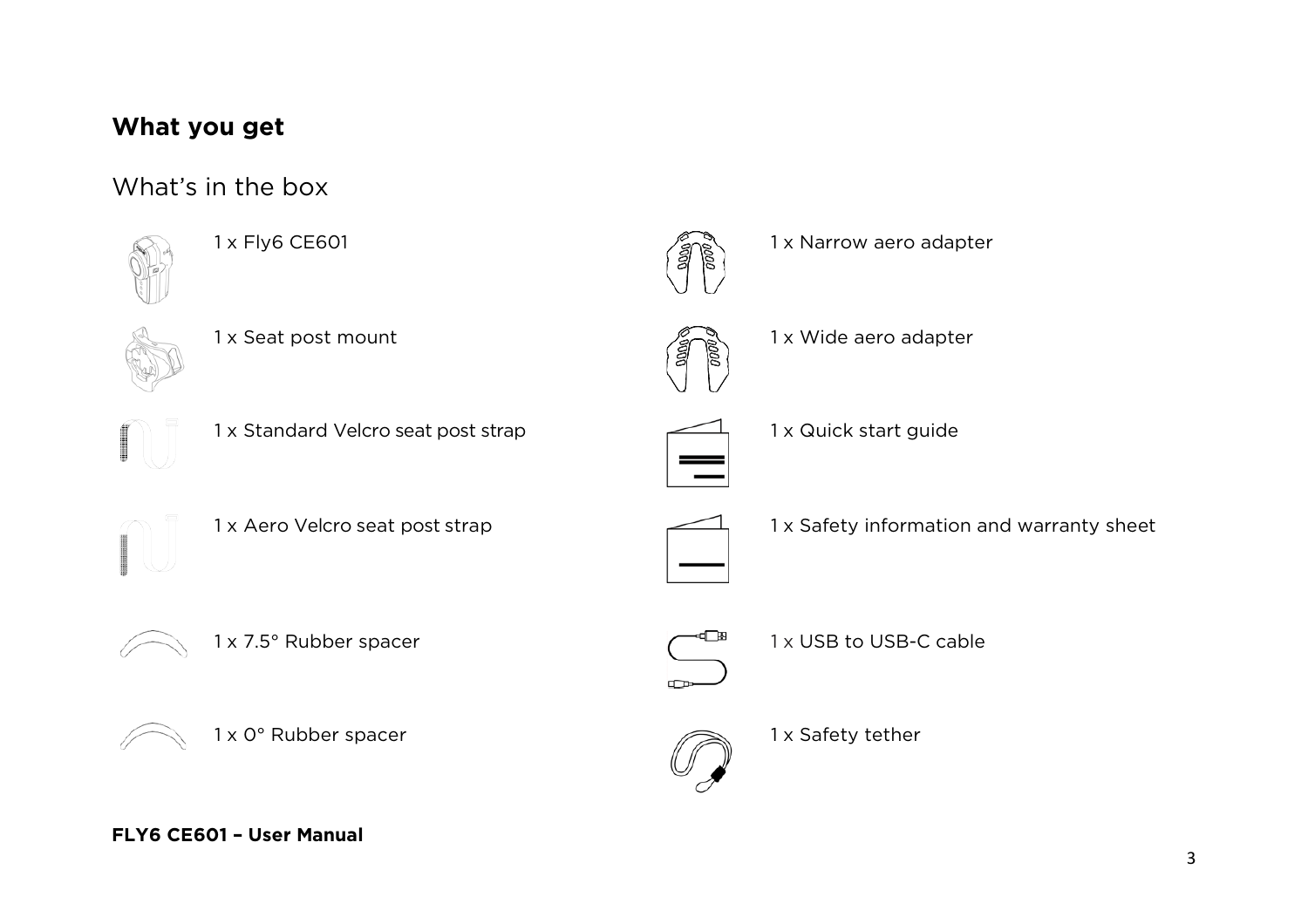#### **Functions**

Full HD video and audio recording Multiple light modes Looping recording for set and forget use Incident protection technology 6-axis image stabilisation HomeSafe™ mode Bike alarm Idle mode Audio recording Ultra-wide viewing angle Audible status alerts Bluetooth and ANT+ connectivity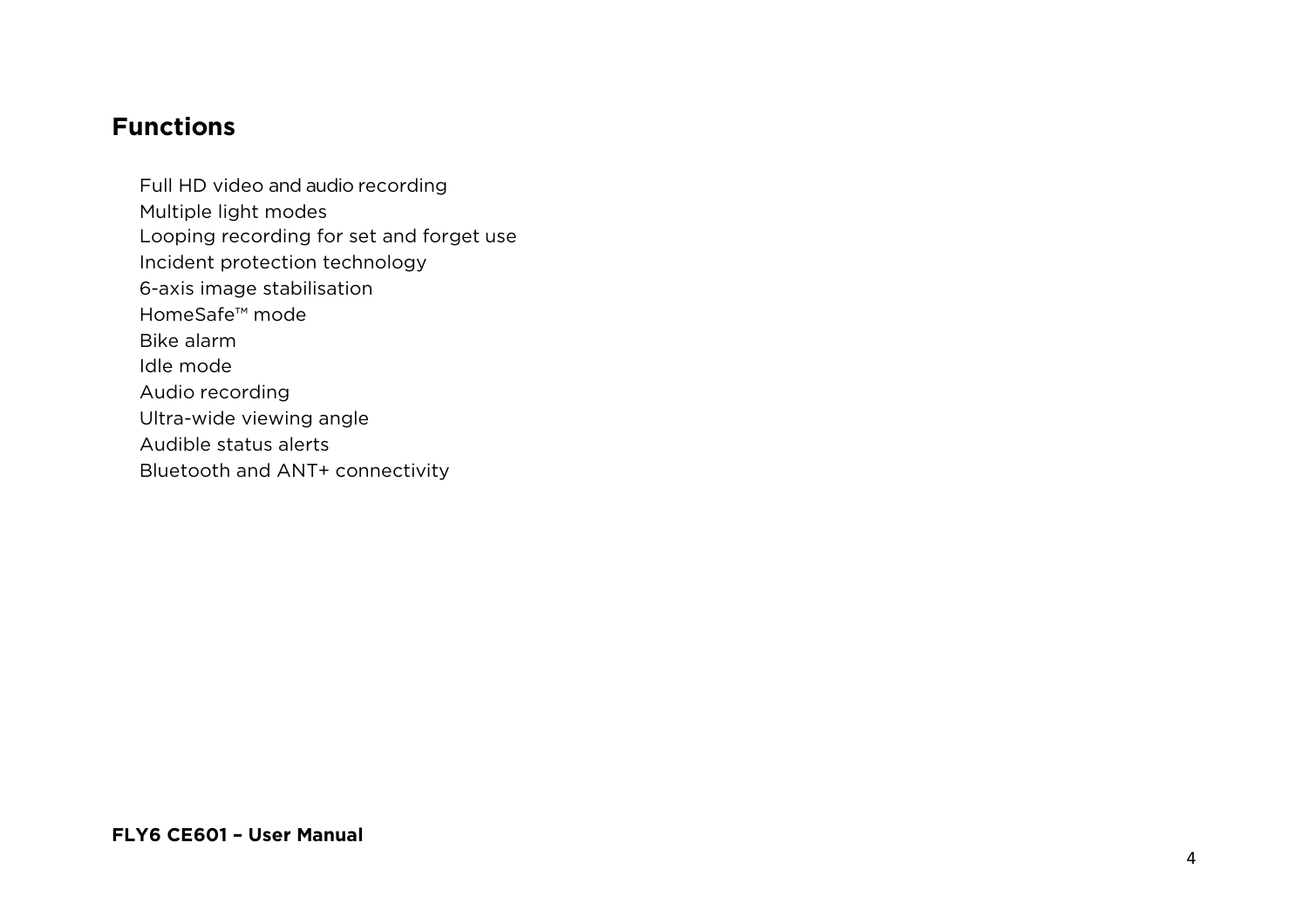### **Changing your Fly6 CE settings**

Most of the primary functions of the Fly6 CE can be controlled using the buttons on the side of the device.

#### Summary

- 1. On the Fly6 CE device
	- All primary functions can be accessed using the two buttons on the device.
- 2. On the CycliaPlus mobile app

There are other settings and features that are only accessible via the CycliqPlus mobile app (iOS and Android). Please download this from App Store or Google Play.

3. On your PC or Mac

This option offers similar functionality to the CycliqPlus mobile app. It is accessible on your PC or Mac when you plug your Fly6 CE into your computer using the supplied USB cable. Alternatively insert your microSD card into your computer's microSD card reader.

#### Attention: Garmin users, an important note.

You can use your compatible Garmin bike computer to adjust some functions of the Fly6 CE. Our CycliqPlus Connect app (different from the CyclicPlus mobile app) will allow you to change light modes, flashing sequences, check the battery level of your Fly6 CE and turn the device on and off from your Garmin bike computer. See Garmin Connect IQ on page 21.

To download our CycliqPlus Connect app, go to apps.garmin.com or visit Connect IQ via your Garmin device.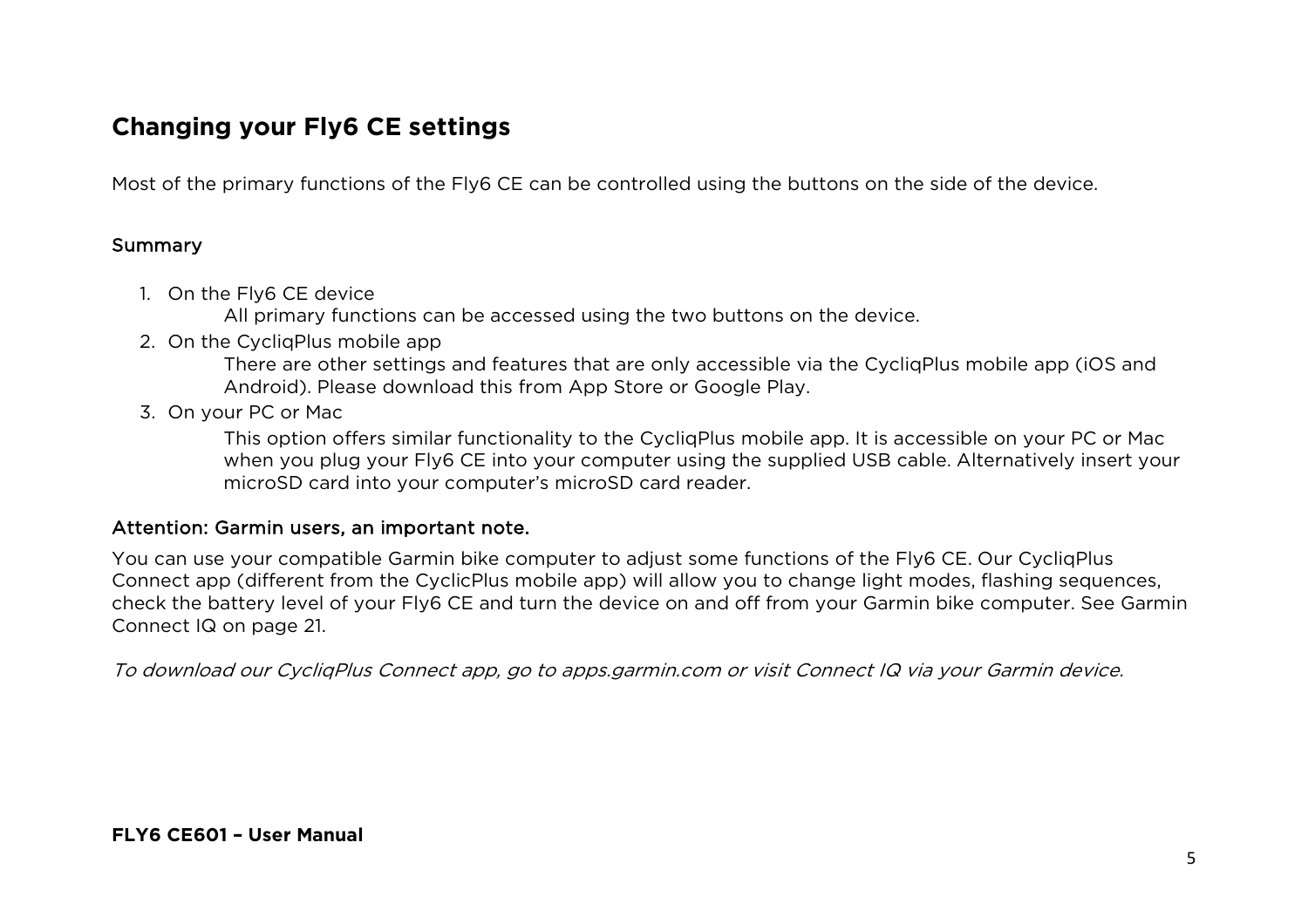### **Registering your Fly6 CE**

We strongly advise that you register your Fly6 CE with Cycliq. Once registered, you'll receive any notifications of new software or firmware updates, new features and user tips. Registration also speeds up the process should you require assistance with technical support or warranty queries.

To register your device, either visit cycliq.com/register, or use the CycliqPlus mobile app.

#### Read this before you set-up your Fly6 CE601

#### Disclaimer

Fly6 CE601 is designed specifically to be used as a rear 'tail' light with video and audio recording capabilities for bicycles. While every effort has been made to ensure it will fit most bicycles on the market, it may not fit all bicycles, depending on how the set up.

Please note that Cycliq, its subsidiaries and affiliates, and its distributors are not liable for any consequential damages

arising from any malfunction of the device, including memory cards.

#### Warning against copyright infringement

The images recorded with this camera are intended for personal use. Do not record images that infringe upon copyright laws without the prior permission of the copyright holder. Please be advised that in certain cases the copying of images from performances, exhibitions, or commercial properties by means of a camera or other device may contravene copyright or other legal rights even if the image was shot for personal use.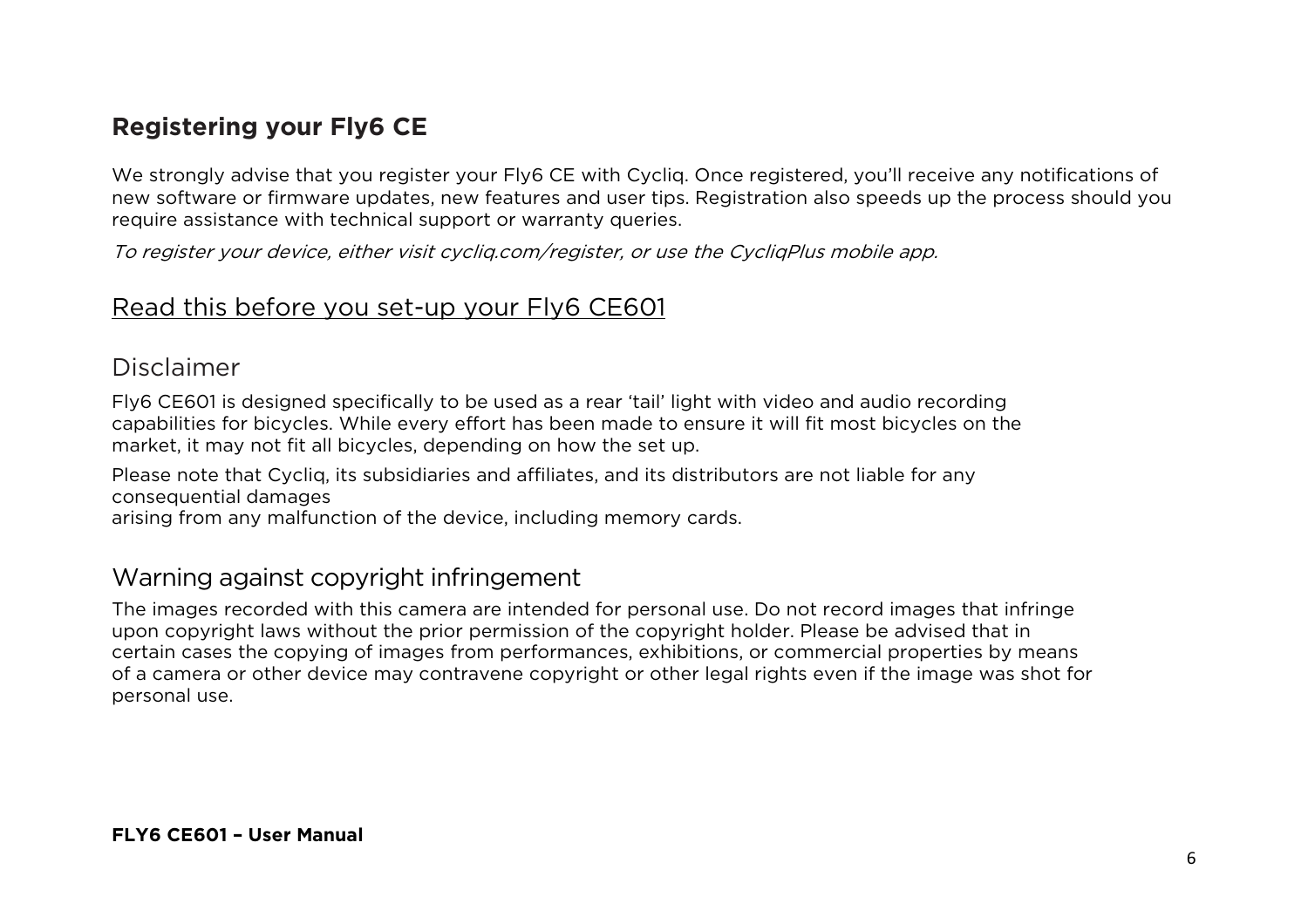### **Safety, operating and care information**

Following is important information which relates to the safe operation and care of your Fly6 CE. For more information, please read your 'Safety Information & Limited Warranty Guide' contained in your accessory box or visit cycliq.com for more information.

#### Caution

- Warning! No modification of this device is allowed.
- The Fly6 CE is not a toy: children should not play with the device.
- Do not look directly at the LED lights when operating.
- Do not immerse the Fly6 CE in water or any other liquid.
- Avoid dropping or knocking the Fly6 CE in any way.
- Pay attention and care when closing the waterproof port door. Please ensure it is closed completely prior to operation.
- No liability can be accepted for any damage caused by non-compliance with these instructions or any other improper use or mishandling.
- The Fly6 CE has a lithium ion battery. When disposing of this, it should be done in compliance with the laws, rules and regulations of your relevant local authorities.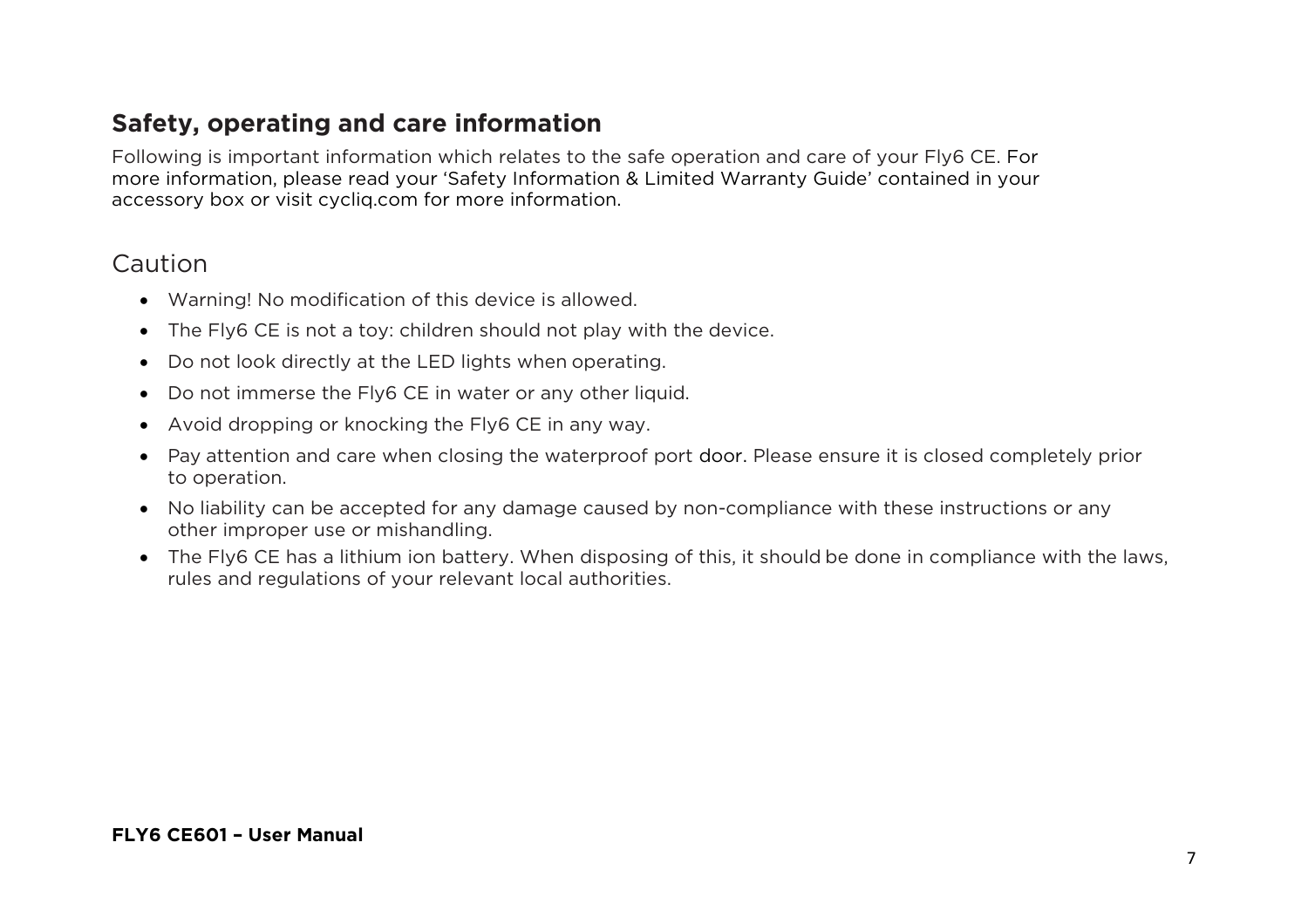**Fly6 CE Layout – Front**

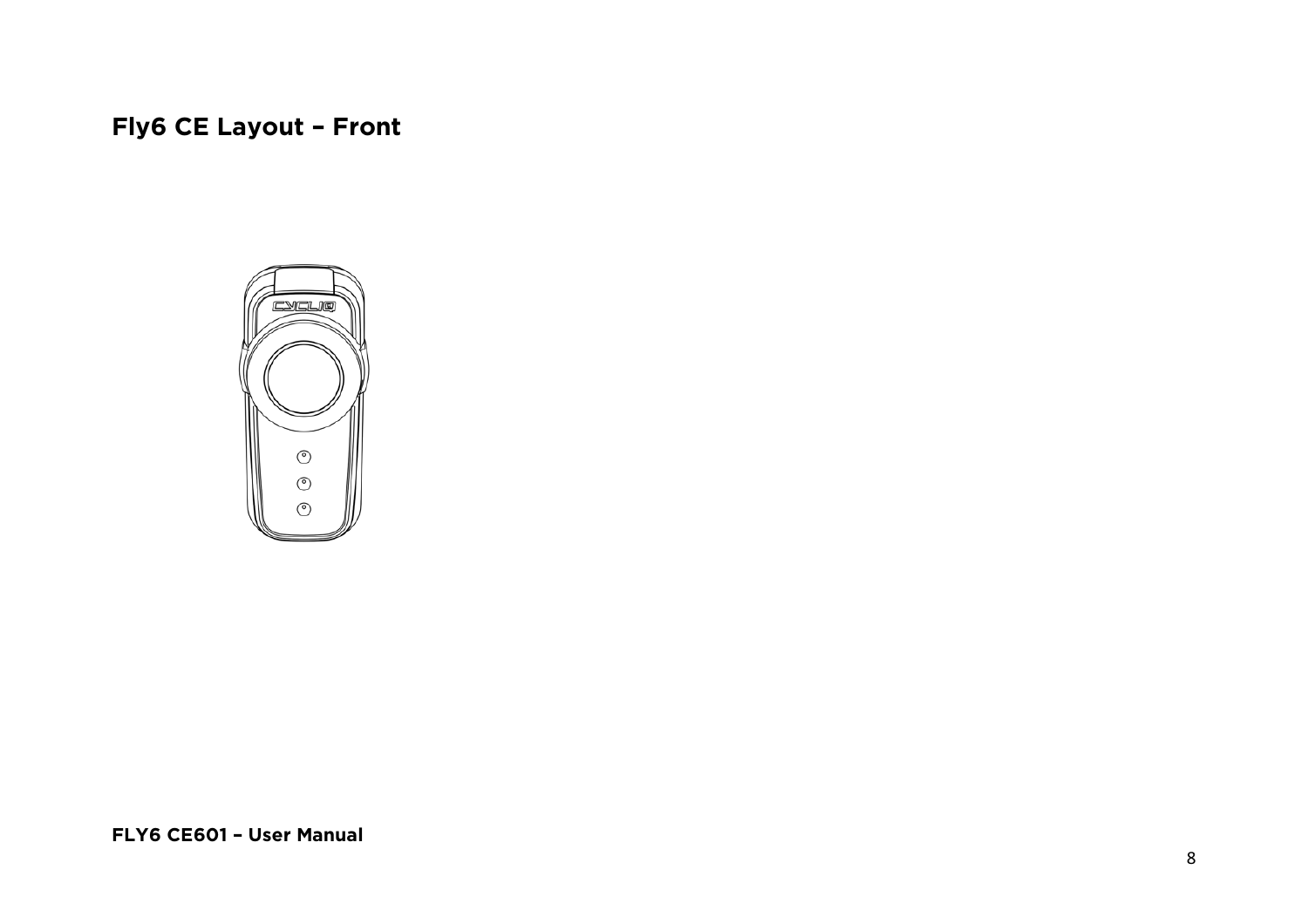## **Fly6 CE Layout - Back**

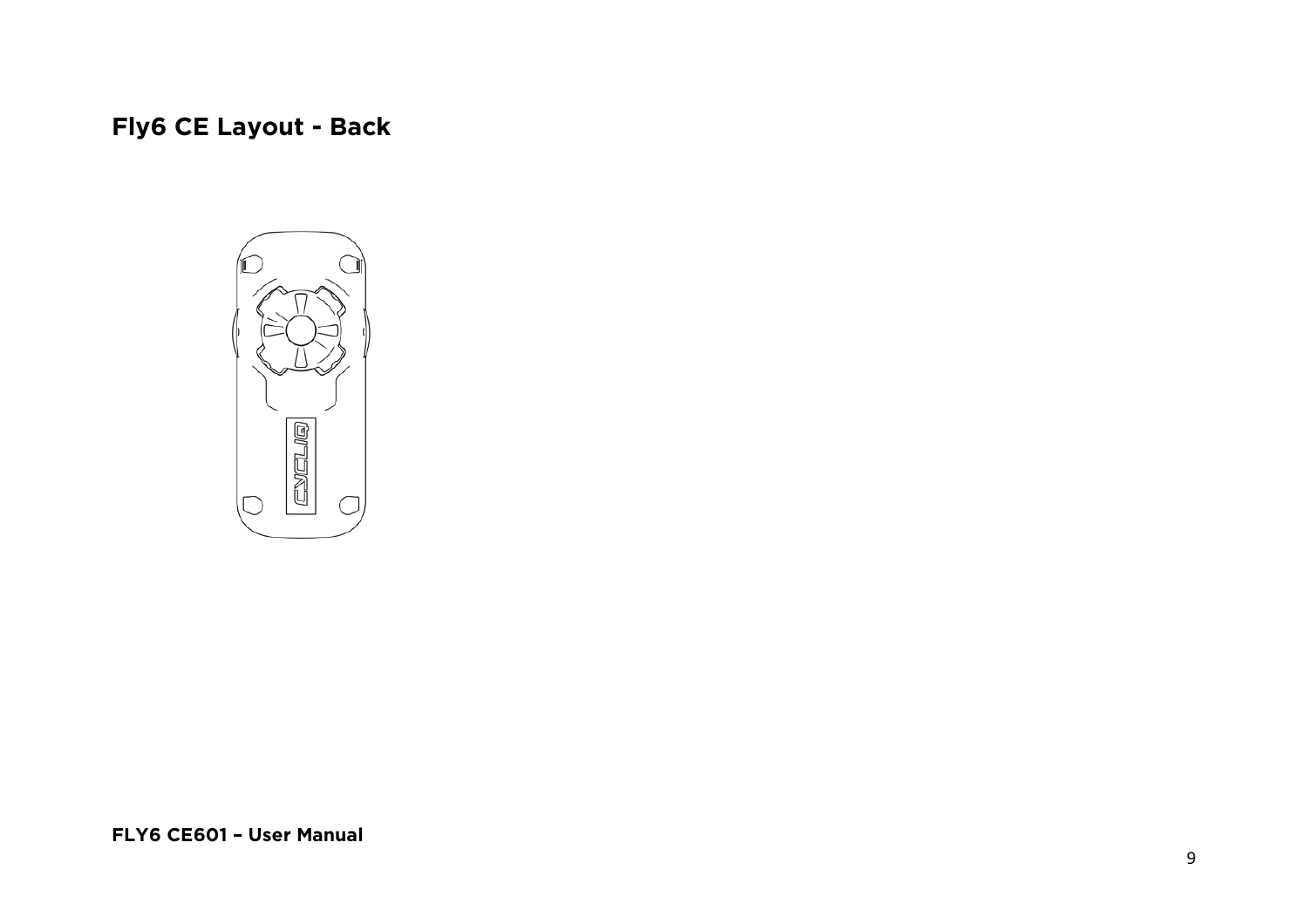## **Fly6 CE Layout – Side**

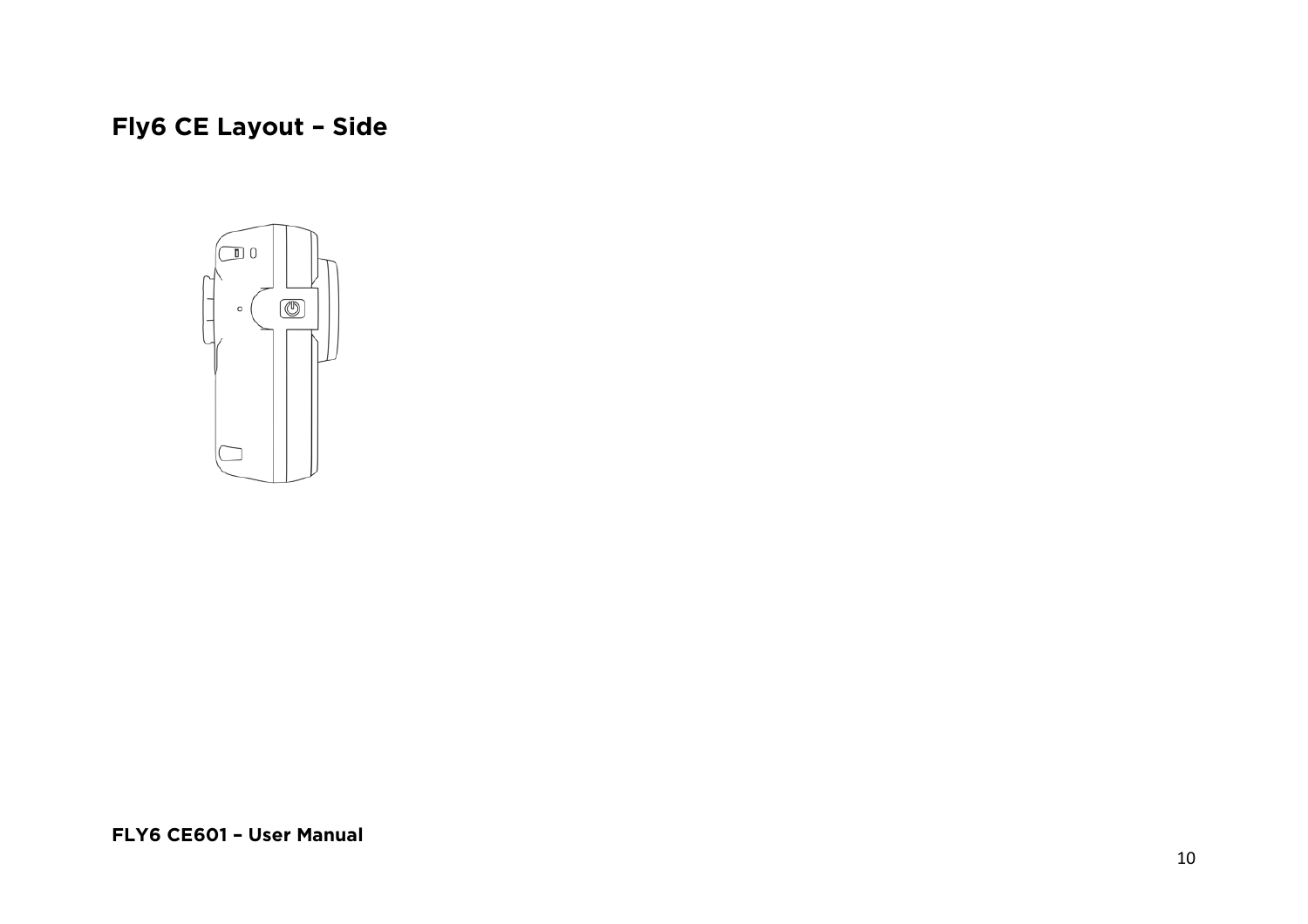## **Fly6 CE Layout – Side**

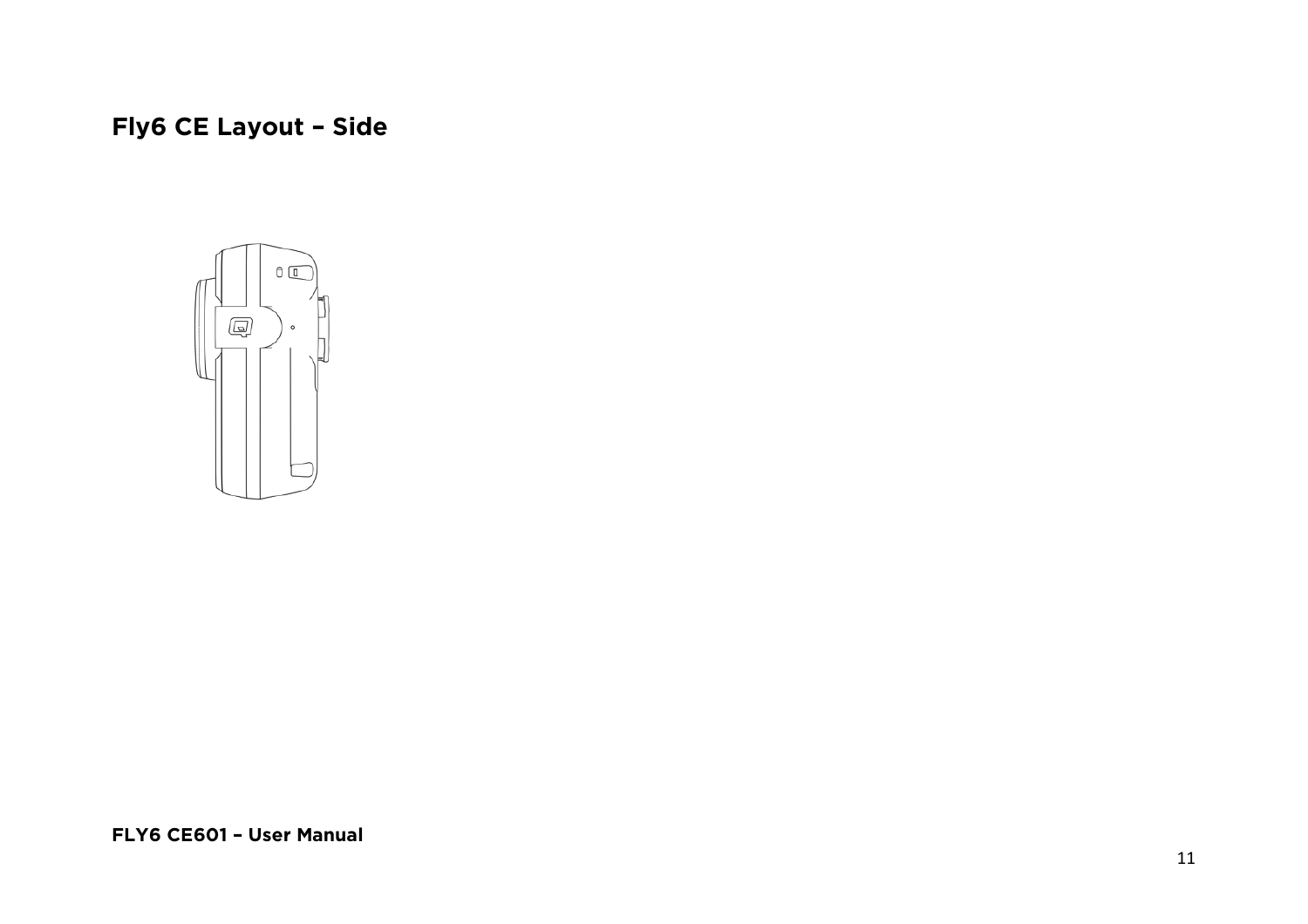**Fly6 CE Layout – Top (flap closed)**



**Fly6 CE Layout – Top (flap open)**

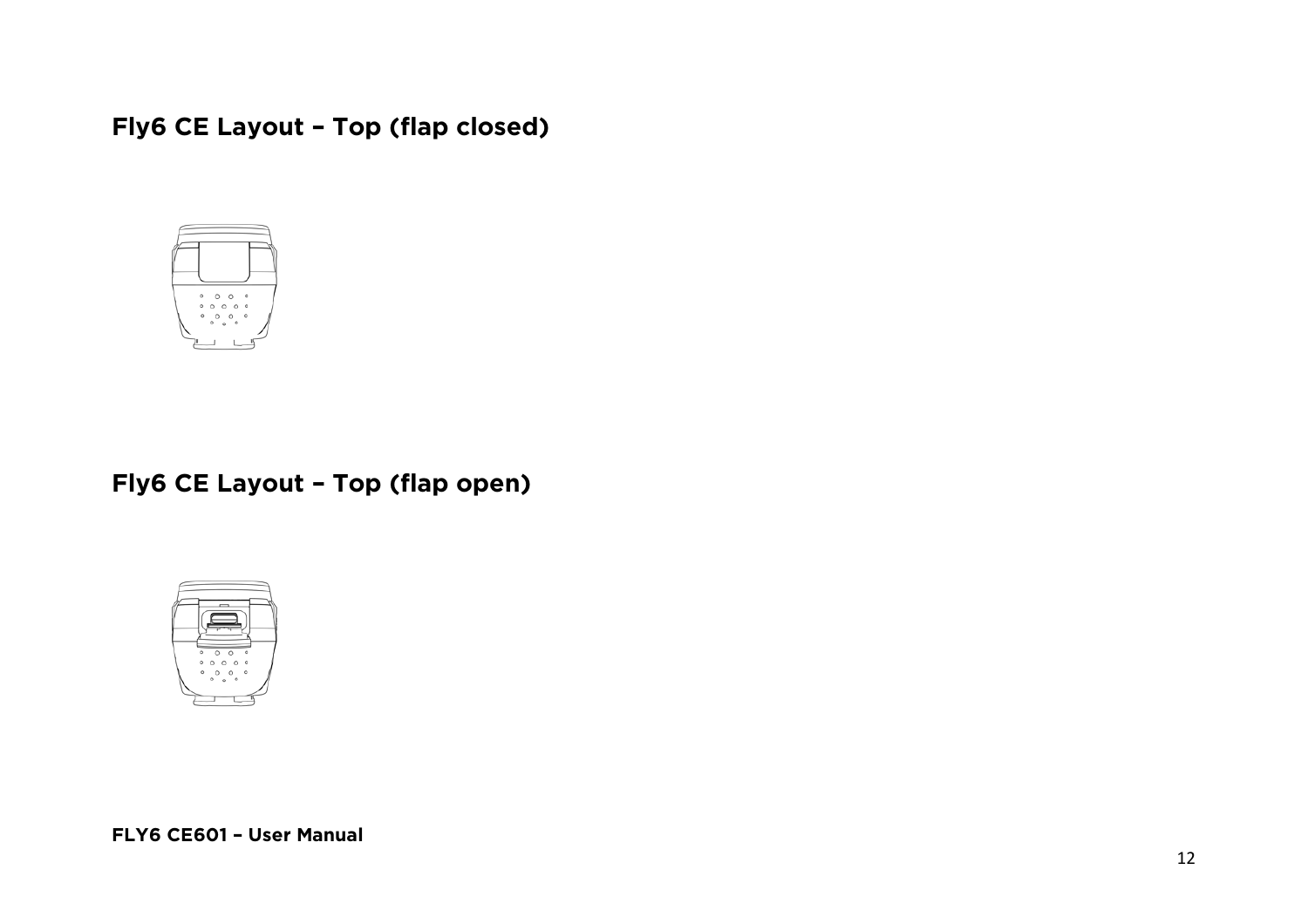### **Setting up your Fly6 CE601**

#### Charging the battery

Your Fly6 CE comes partially charged. Before using it for the first time, please charge the device fully.

To charge:

- 1. Connect your device to a USB wall charger (not supplied) using the supplied USB cable.
- 2. The charge indicating light will illuminate showing that the device is charging.
- 3. When the device is fully charged the LED will illuminate green.

You can charge your Fly6 CE using the USB cable provided and your computer, however this will significantly reduce the rate of charge. For the quickest charge, use a wall USB charger with a capacity of 10W 5V 2.0A.

#### Note

Fly6 CE601 is 'Fast Charge' compatible and accepts up to 2.1 amps. Accordingly, the time to charge from flat to fully charged varies from 2 to 6 hours depending on the method of charging, i.e. mains power USB at 2.1 amps (not supplied) or computer USB (at as little as 0.5A). For maximum battery life, fully discharge the battery before re-charging. Battery life will diminish over time and charge cycles.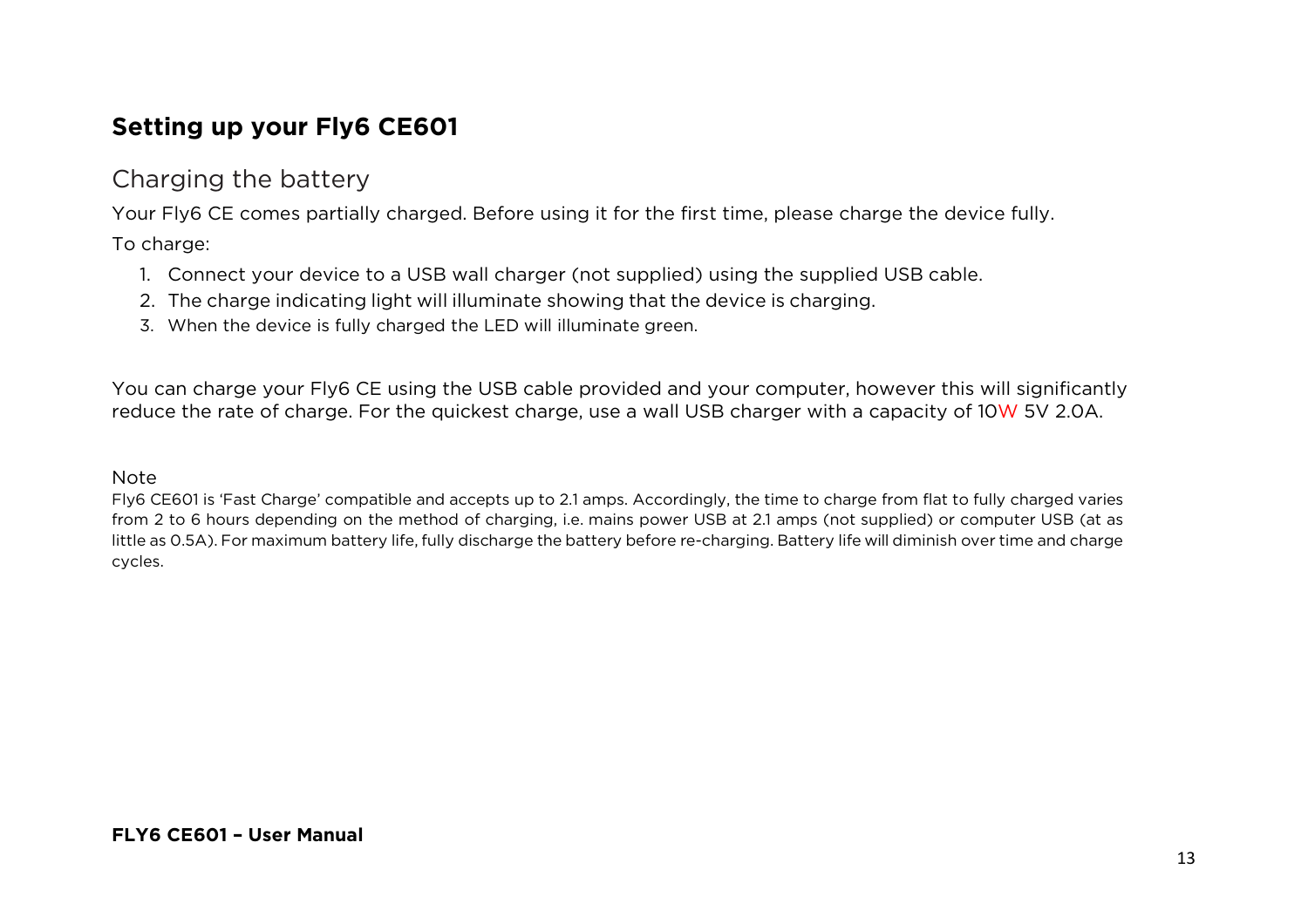### **Battery Level Indicator**

When turning on your Fly6 CE, an audible battery status will sound, alerting you to the current battery level. This will indicate whether you have enough power for your next ride. See below for audible notification guide:

| l II b                 |  |
|------------------------|--|
| 예비 예비 예비 예비<br>4 Beeps |  |
| 75% to <100% charged   |  |



3 Beeps 50% to <75% charged



 $\blacktriangleleft() \blacktriangleright \blacktriangleleft() \blacktriangleright$ 2 Beeps 25% to <50% charged



1 Beeps 12% to <25% charged



 $\blacktriangleleft$ (i)  $\blacktriangleleft$ (i)  $\blacktriangleleft$ 

3 Loud Long Beeps, then beeps every 60 seconds <6-12% charged

Feature: Cycliq HomeSafe™ function

Should your battery deplete to beneath 12% capacity during your ride, 3 long beeps will sound. This indicates the camera on Fly6 CE has turned off (saving power), however the light will continue to function for a further 1.5 hours (approximately). See Cycliq HomeSafe™ function on page 26.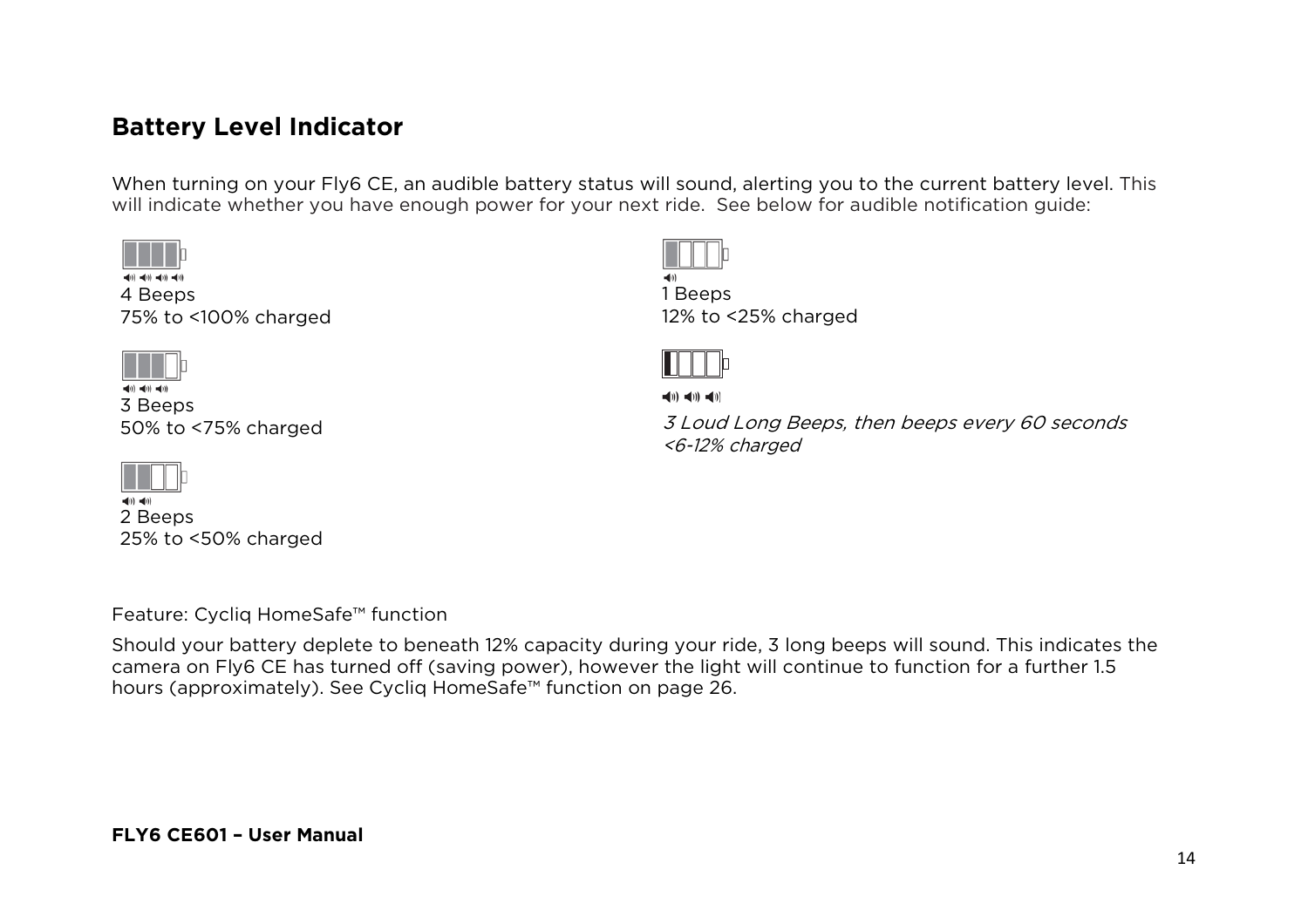### **Formatting your microSD card**

Before you use a microSD card for the first time, you will need to format the card. We recommend doing this through the CycliqPlus mobile app. It can also be done on PC or Mac.

To watch a video on how to format a microSD card on PC or Mac, visit cycliq.com/sdcard.



#### Inserting and removing microSD card

Your Fly6 CE is unable to record without a compatible microSD card installed. Insert a compatible microSD card into the microSD card slot of your Fly6 CE device and press in gently until locked in place.

To remove your microSD card, gently press down on the SD card until it releases from the microSD card slot.

NOTE: MicroSD is not included with the Fly6 CE. Find out recommended microSD cards at cycliq.com/sdcard.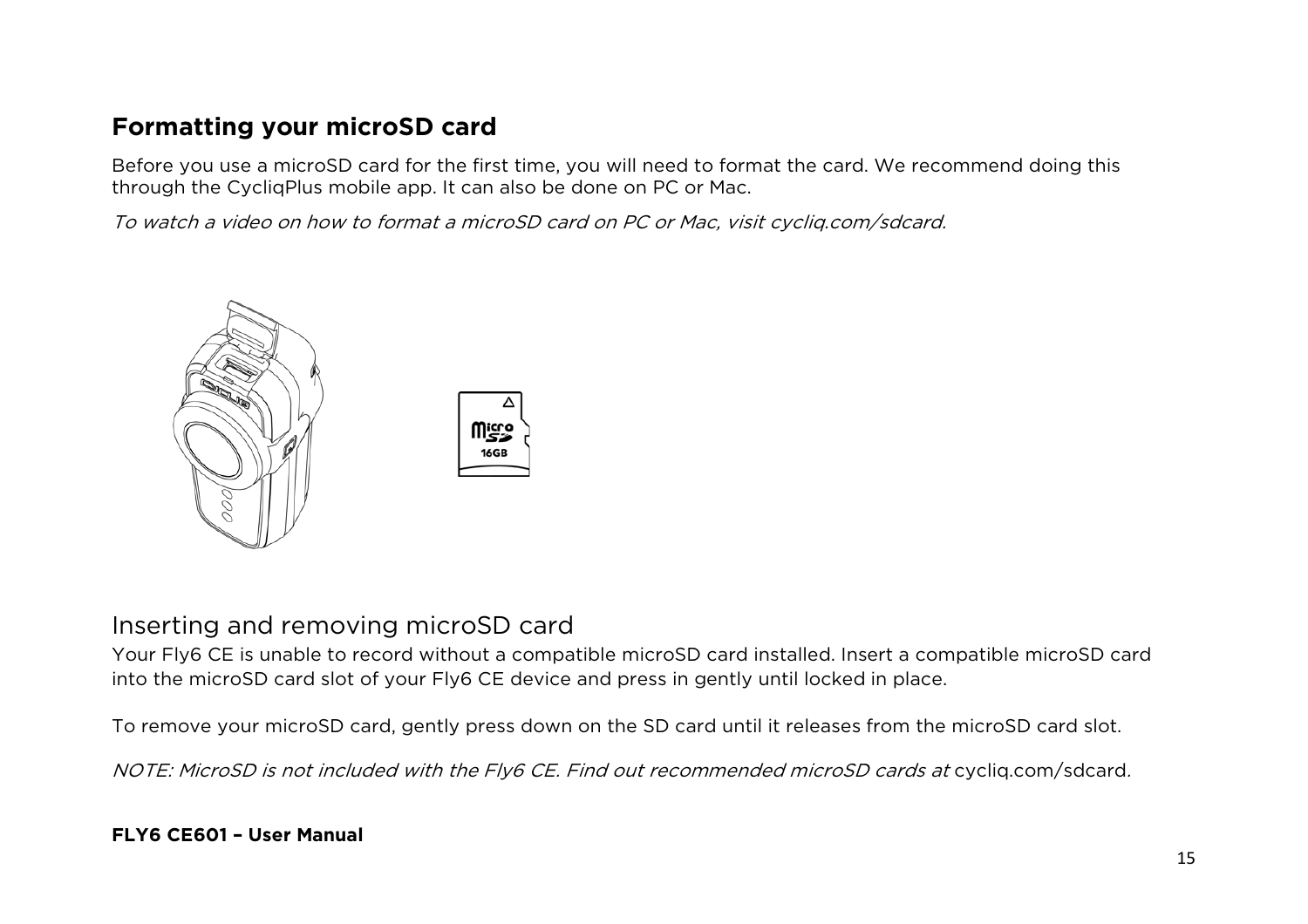### **Mounting your Fly6 CE**

Your Fly6 CE comes with a seat post mount that features the Cycliq Quick Release System™. The seat post mount is a strong, secure and reliable mounting mechanism. It is attached to the seat post using one of two different Velcro seat post straps that allow for its use on traditional, or aero seat post configurations.

1. Insert either the standard or aero length Velcro seat post strap and pull all the way through until the clasp meets the seat post mount, ensuring silicon-coated surface is facing outwards to grip your seat post.

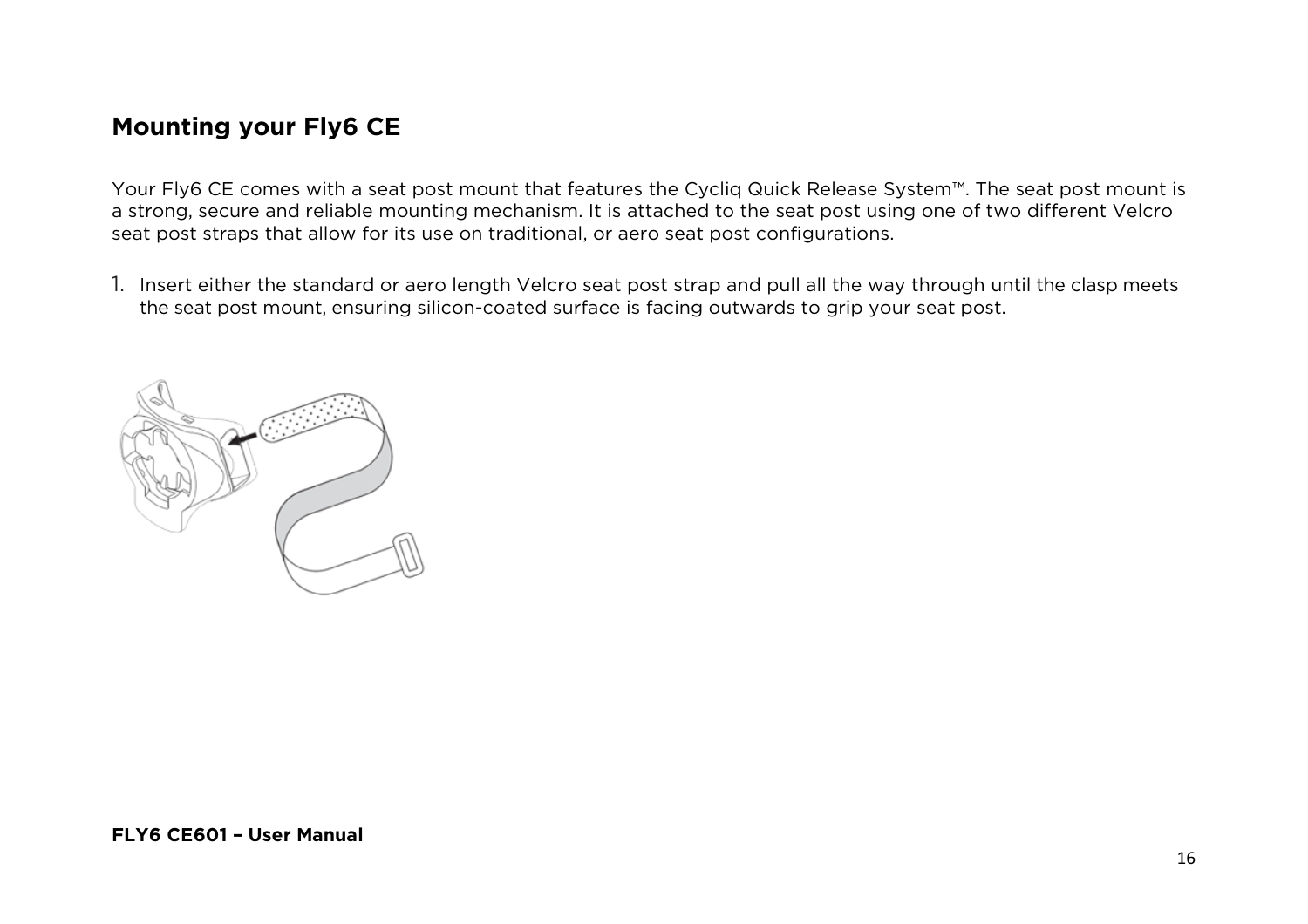2. Select the appropriate spacer or adapter for your bike if required ( $0^{\circ}$  or 7.5<sup>o</sup>spacers, and narrow or wide aero adapters). Place the spacer or adapter between the Fly6 CE seat post mount and the seat post. Choose the spacer or adapter that makes the Fly6 CE sit as vertical as possible for the best field of view.



3. While holding the seat post mount against your seat post, wrap the Velcro seat post strap around the seat post and pull through the slot at the other end of the Fly6 CE.

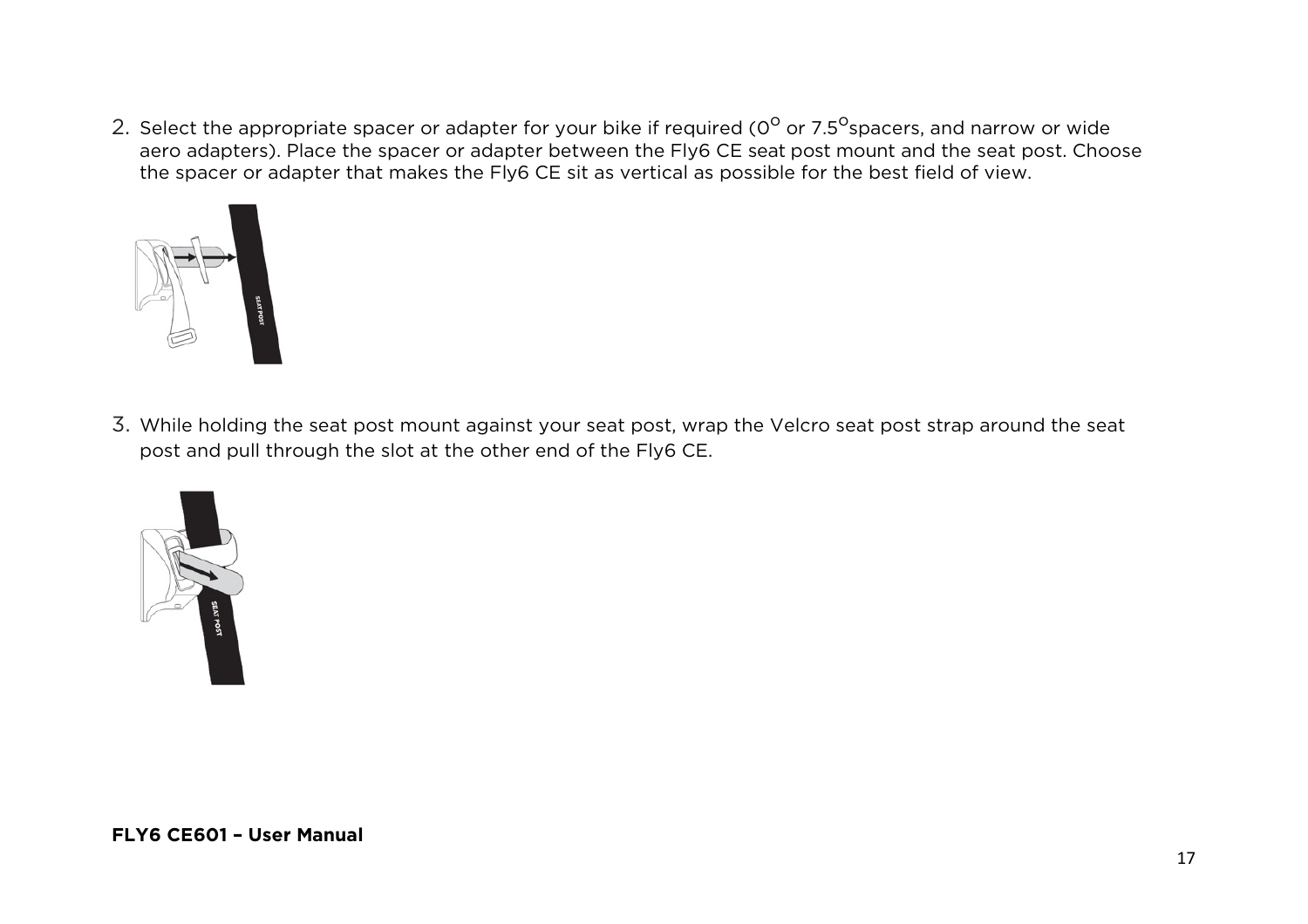4. Pull Velcro strap tight, checking the seat post mount is secure.



5. Insert Fly6 CE into the mounting unit at a 45° angle, and complete a 1/8<sup>th</sup> turn until the device clicks into an upright position. A distinctive 'click' sound confirms the unit has been locked in place.



You can easily remove Fly6 CE from your bike by removing it from the seat post mount with a 1/8<sup>th</sup> turn. You can leave the mount on your bike for next use.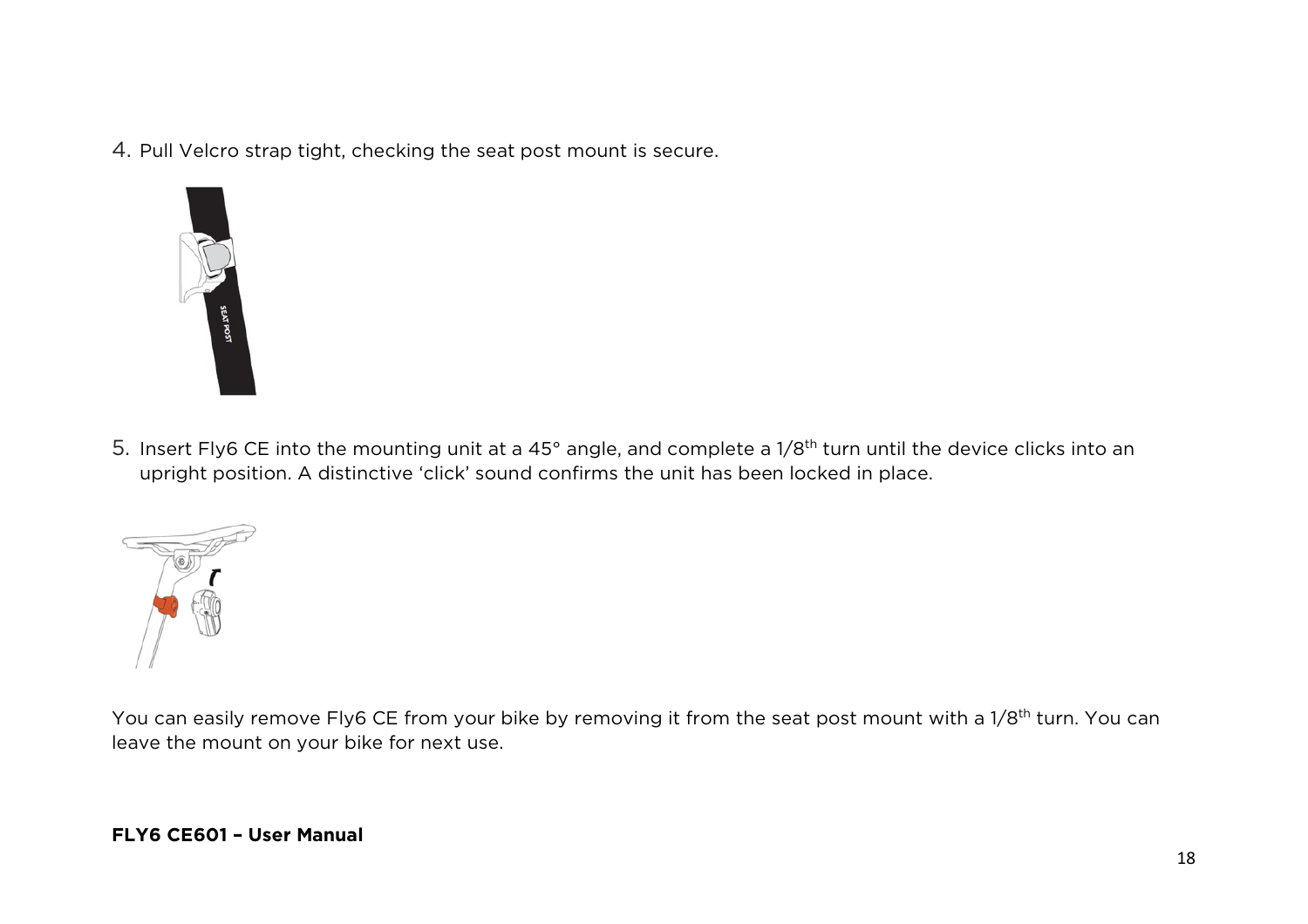### **Applying the safety tether to your Fly6 CE**

On the back of the Fly6 CE are two rubber plugs covering the holes for the safety tether. Push a pin or end of a paper clip through the open holes to loosen the plug, and remove.

Thread the thinner part of the tether through the hole, then thread the other end through the loop to secure the tether. Then place the rubber plug back into the hole.

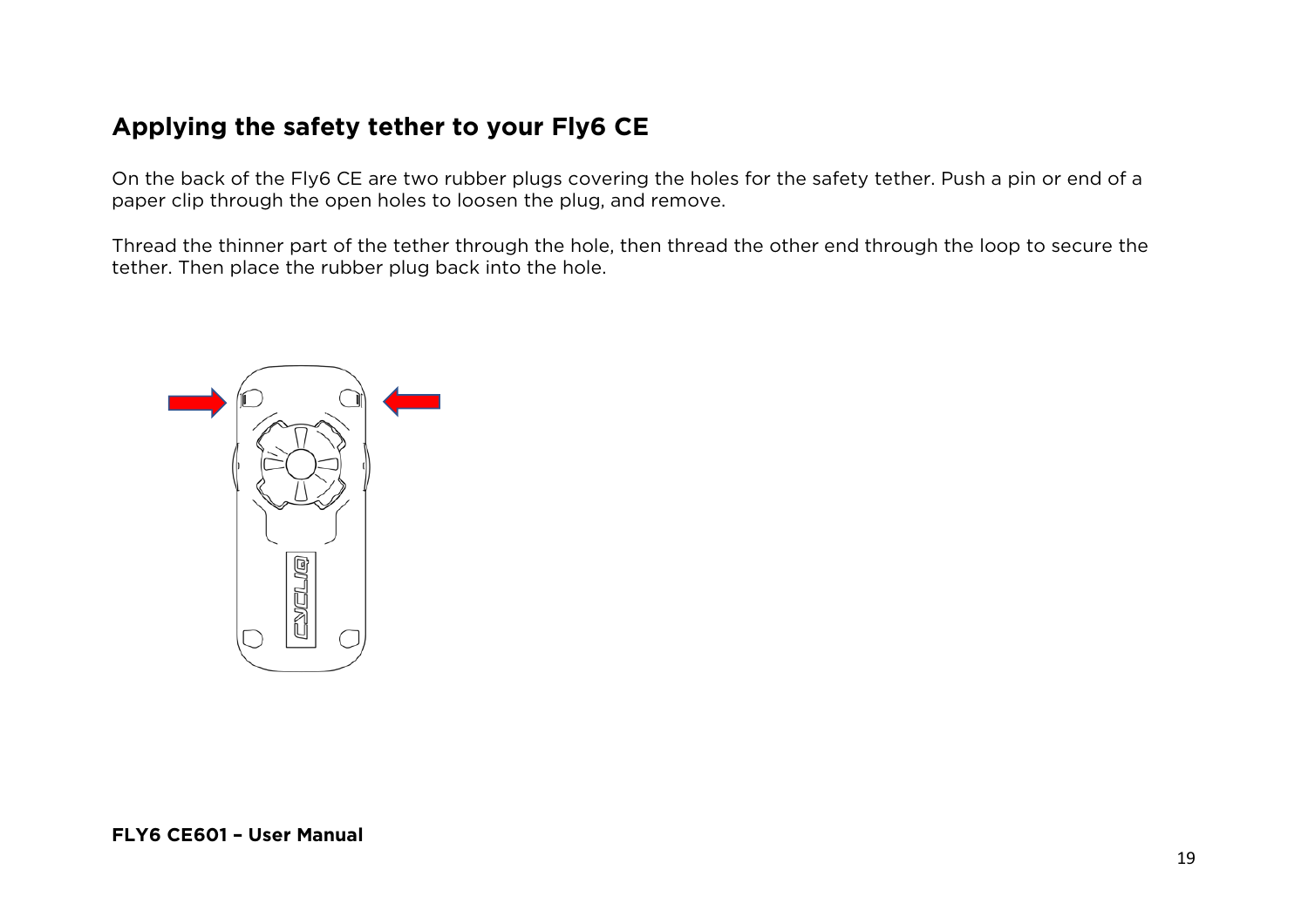### **Using your Fly6 CE**

#### Turning on your Fly6 CE

Press and hold the power button for approximately 1 second until the rotating LED bezel illuminates and the 'power on' chime is heard – then release. Power level 'beeps' will sound, signalling the battery status (see page 14 for Batter Level Indicator).

### Turning off your Fly6 CE

Press and hold the power button until the power off chime is heard. Power level 'beeps' will sound, indicating the battery status (see page 14 for Batter Level Indicator).

### Light mode settings

There are three light modes and three light dimming options:

- Light modes: Constant, Flash, Pulse and OFF. Toggle these using the power button.
- Dimming options: High, Medium, Low and OFF. Toggle these using the Q button.

#### Light modes can be accessed and customised via the CycliqPlus mobile app or via your PC or Mac.

#### Note:

There is also a 'Light Off' mode so you do not have to always have a light on. This is the default mode at power on out of the box. To maximise battery life, select a dimmer flashing setting and turn off your Fly6 CE when not in use. Your light settings will be remembered when the device is turned OFF/ON. Consider bicycle light regulations in your area when setting your light functions.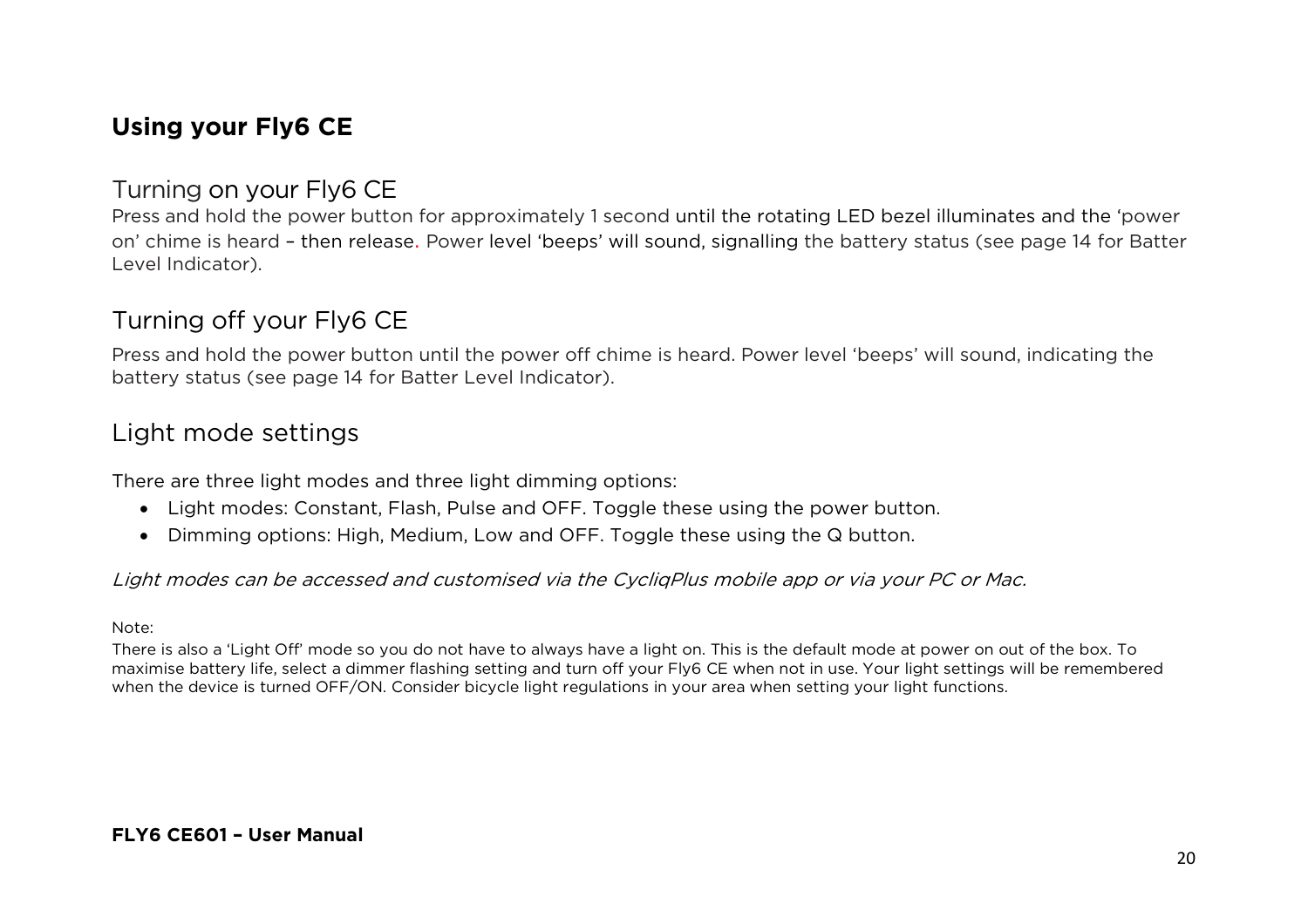### **Visual and Audio Alerts Summary**

| LED (front-facing in the $\mathbf{Q}$ ) | <b>Function</b> |
|-----------------------------------------|-----------------|
| Solid GREEN                             | 100% charged    |
| Solid RED                               | O-99% charged   |
| LED OFF                                 | No operation    |

| <b>BEZEL LED</b>        | <b>Function</b>                 |
|-------------------------|---------------------------------|
| All bezel LEDs blinking | No microSD card inserted        |
| No bezel LEDs           | Not recording; low battery mode |
| I LED OFF.              | No operation                    |

| Sound                         | <b>Function</b>            |
|-------------------------------|----------------------------|
| 4 Beeps                       | 75% to 100% charged        |
| 3 Beeps                       | 50% to 75% charged         |
| 2 Beeps                       | 25% to 50% charged         |
| 1 Beep                        | 12% to 25% charged         |
| 3 Loud long beeps             | Less than 12% charged      |
| 2 Rapid beeps every 5 seconds | MicroSD card error/no card |
| 3 Rapid beeps when triggered  | Incident protection        |
| Alarm beep                    | Alarm beep                 |
| Short beep                    | Recording alert interval   |
| 1 Beep every 60 seconds       | Low battery mode           |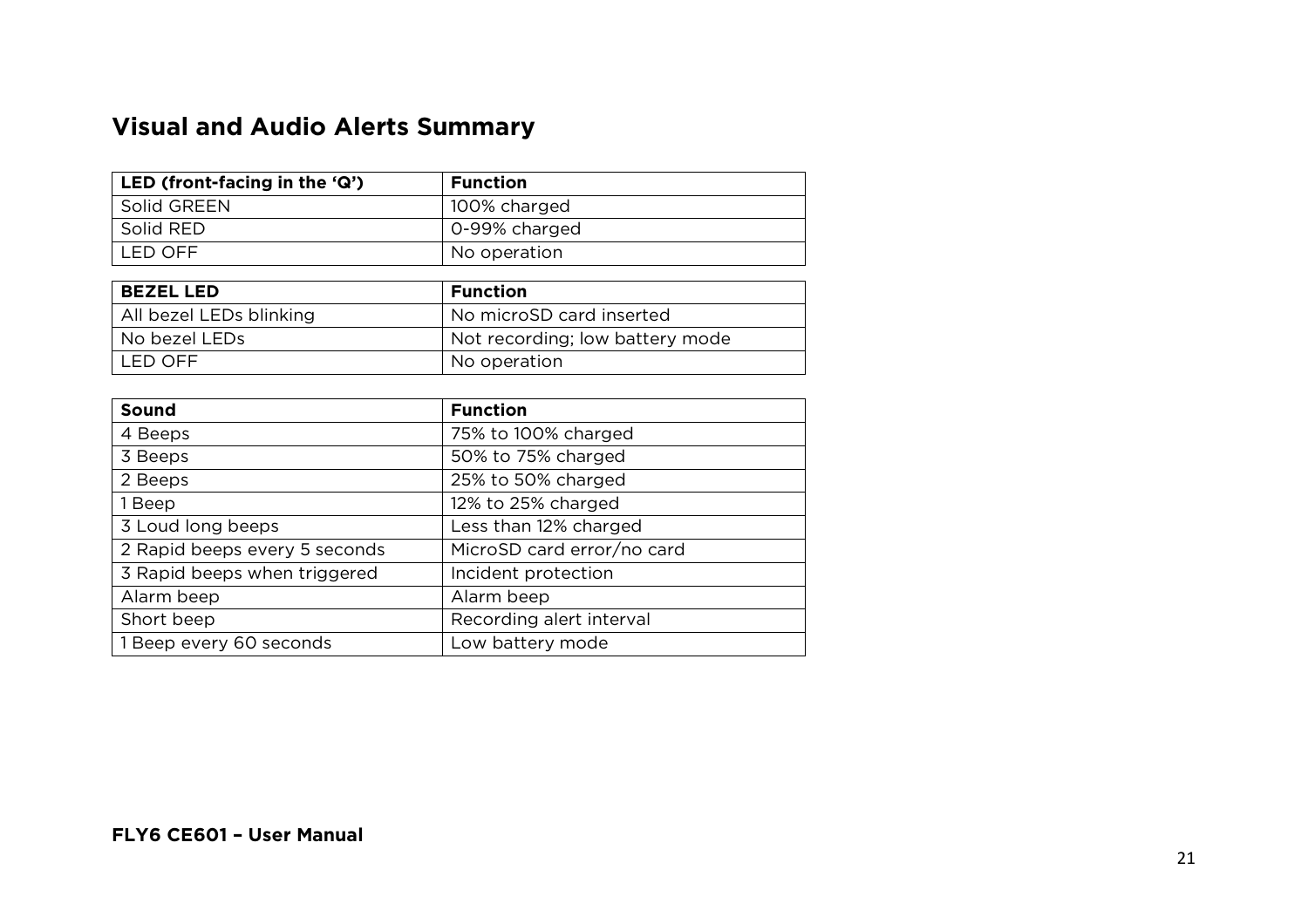#### Audio Settings

The Fly6 CE has a stereo microphone which records sound in high quality. It also has a speaker which is used for audible alarms and alerts.

Volume levels: The audio volume of the speaker can be set from levels 1-5.

Audible alerts: A recording alert notification can be set which provides a confirmation chime at 3, 5, and 10-minute intervals to notify you that your Fly6 CE is still recording video footage. This is particularly useful as you can't see the rotating bezel whilst riding. This alert can also be turned off.

The recording alert notification and volume of the audio can be set using the CycliqPlus mobile app or via your PC or Mac.

### Airplane Mode

Airplane mode turns off all device signals rendering it compliant for airline travel.

To activate press and hold the power button and Q button simultaneously until the power off alert is heard and the LEDs flash.

### Garmin Connect IQ app – CycliqPlus Connect

Your Fly6 CE is fitted with ANT+ which allows you to adjust some functions using a compatible Garmin bike computer. You can then:

- change light modes and flashing sequences;
- see the battery level of your Fly6 CE; or
- turn your Fly6 CE device on and off.

To download the CycliqPlus Connect app, go to apps.garmin.com or visit Connect IQ via your Garmin device.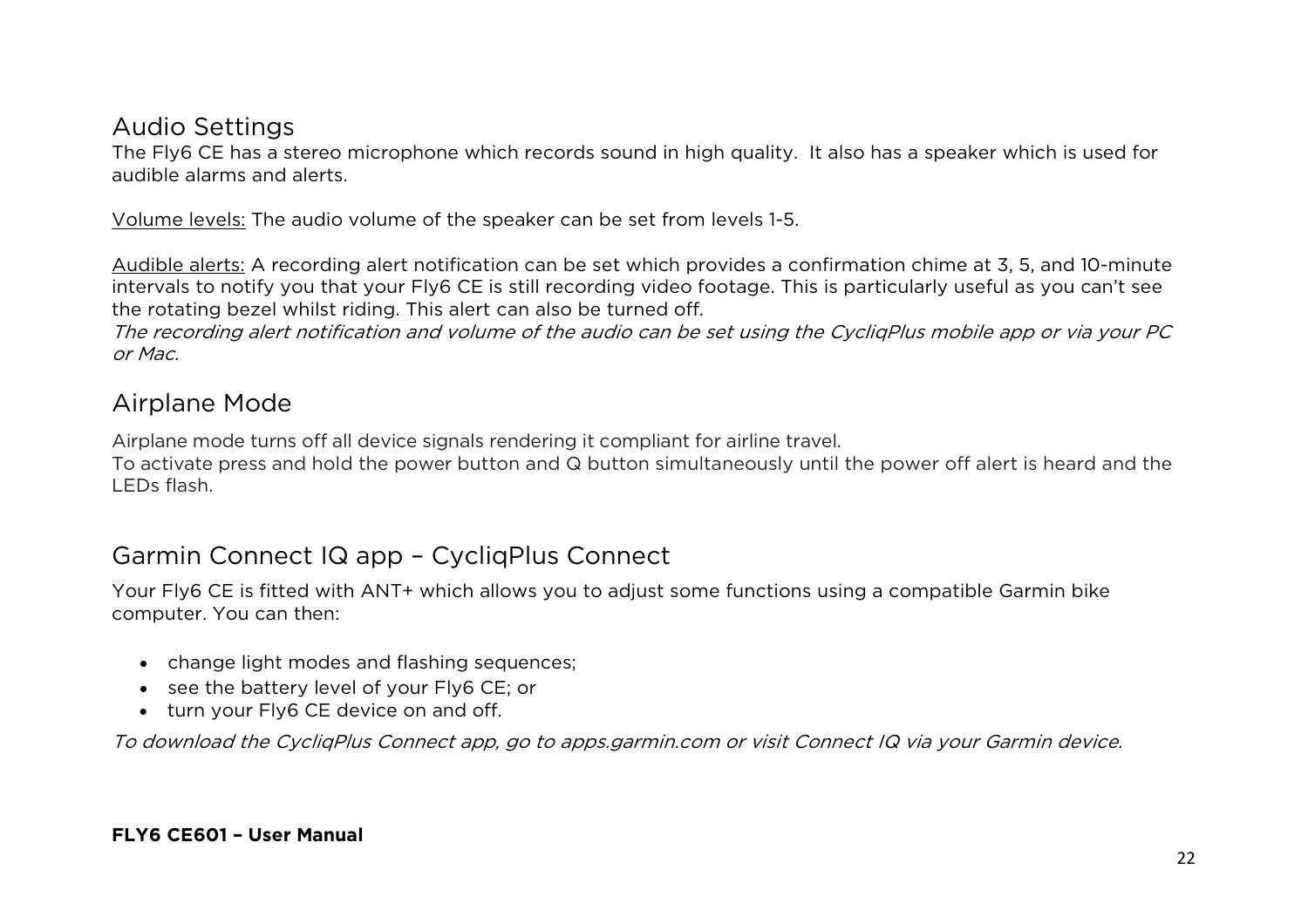#### **Features**

#### Video resolution

Fly6 CE is equipped with a Full HD camera. It has a 135° viewing angle providing an ultra-wide view of what's going on behind you. There are three video resolutions to choose from. More power will be used with higher resolution settings.

#### Video resolution

| Video <sup>1</sup> | Frames per Second | <b>Screen Resolution</b> |
|--------------------|-------------------|--------------------------|
| 1080p Full HD      | 60                | 1920x1080 16:9           |
| 1080p Full HD      | 30                | 1920x1080 16:9           |
| 720p HD            | 60                | 1280x720 16:9            |

The resolution of your recorded video can be adjusted using the CycliqPlus mobile app or on your PC or Mac.

#### Electronic Image Stabilisation

6-axis electronic image stabilisation (EIS) provides enhanced image smoothness regardless of the terrain or surface you're riding on. This allows your device to record smoother video in greater detail.

Electronic Image Stabilisation can be turned off via the CycliqPlus mobile app or via your PC or Mac.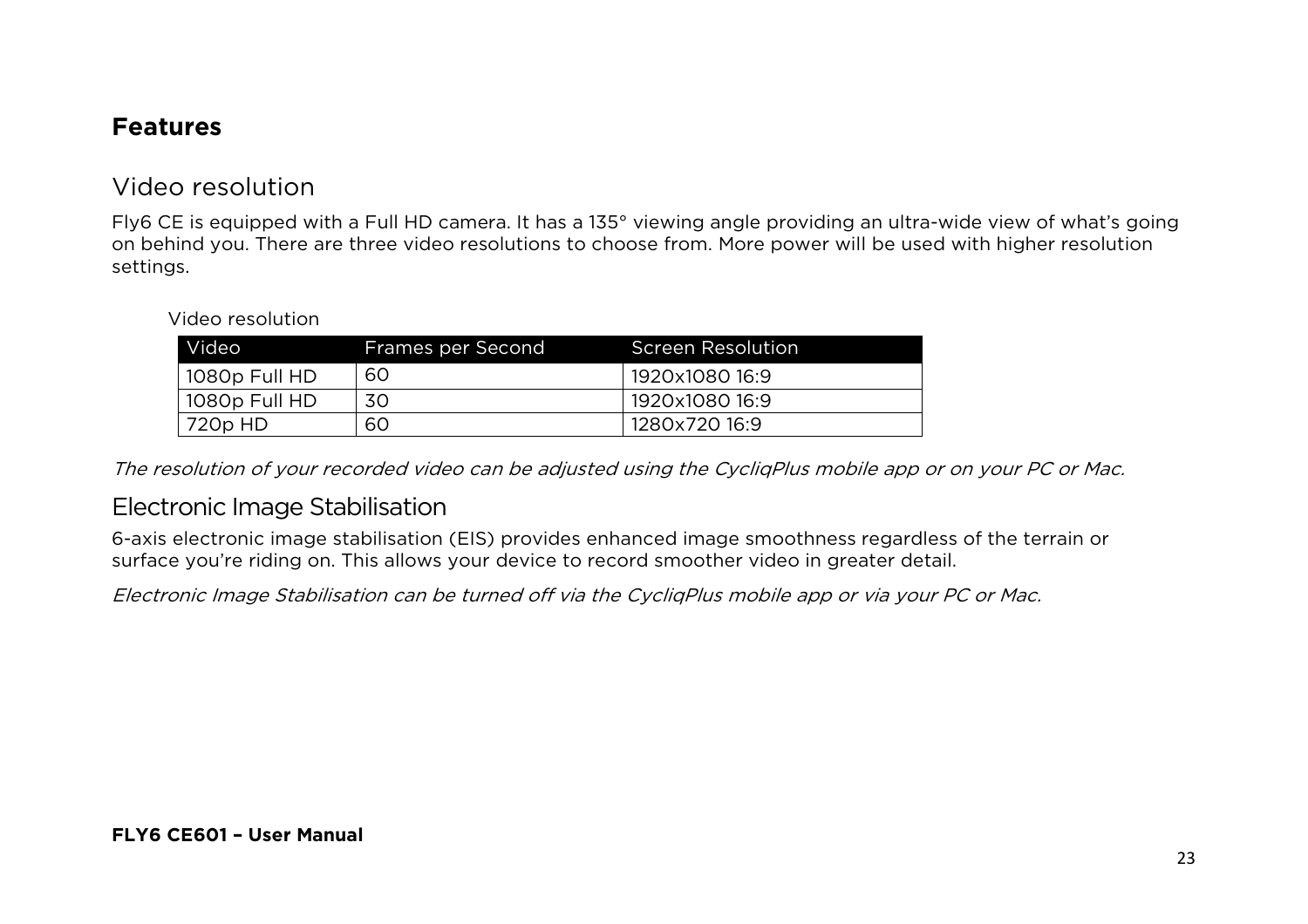#### Looping Function

Your Fly6 CE is designed as a 'set and forget' cycling accessory. By default, the footage is set to record on a 'continuous loop', so you don't have to worry about running out of storage space on your microSD card. Footage will be recorded onto your microSD card until there is no more space left, then it starts recording over the oldest footage.

Any locked footage saved by the Fly6 CE Incident Protection function (see page 25) will not be overwritten by this looping function.

The looping function cannot be turned off. This ensures that you do not forget to record your ride.

If you want to keep your ride footage, simply transfer it onto your PC or Mac.

The amount of video footage that your microSD can hold is dependent on the device resolution and framerate settings, as well as the size of your microSD card.

Note: A compatible Class 10 microSD card is required for this device. MicroSD is not included with the Fly6 CE. Find out recommended microSD cards at cycliq.com/sdcard.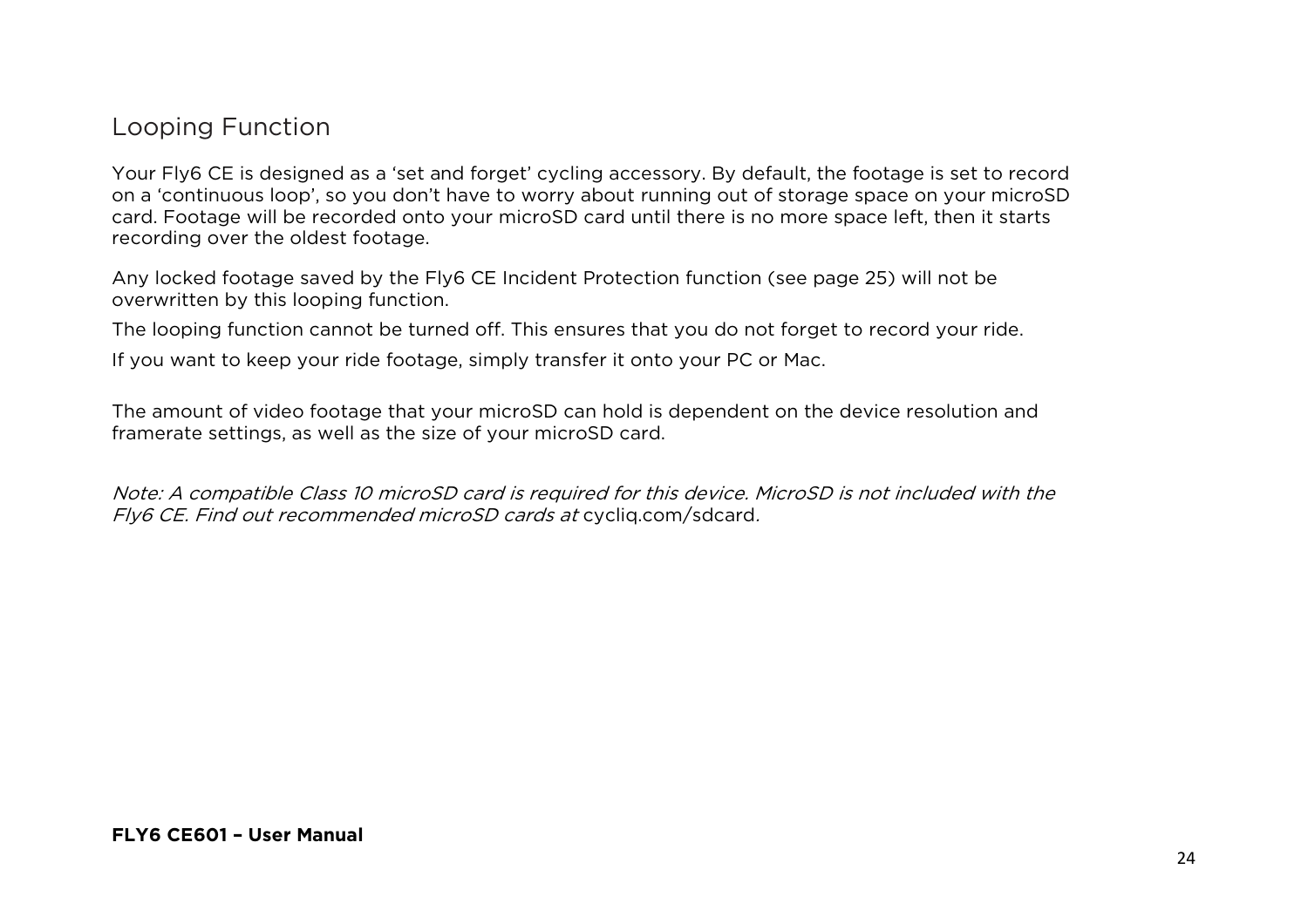#### **Incident Protection Function**

The Fly6 CE has been designed to save footage from major incidents without being recorded over and without you having to do anything.

Incident Protection is activated when the Fly6 CE is tilted more than 60<sup>o</sup> from the vertical (or 30<sup>o</sup> from the ground) for more than five seconds. If this happens, your Fly6 CE will lock the current and immediately preceding video segment, and will then trigger a program that will shut down the device after 30 minutes.

The amount of video footage captured per segment can be set at 5, 10 or 15-minute segments. See Video Segment Length on page 29.

If your Fly6 CE tilts over 60<sup>o</sup> from the vertical for more than five seconds and you don't want the incident protection program to be activated and turn off your device after 30 minutes, do one of two things:

- 1. Turn off, then turn on your device and use normally; or
- 2. When the 3 long beeps sound (indicating your device is shutting down) you should turn your device back on and use normally.



The following diagrams show what happens when the Incident Protection function is activated.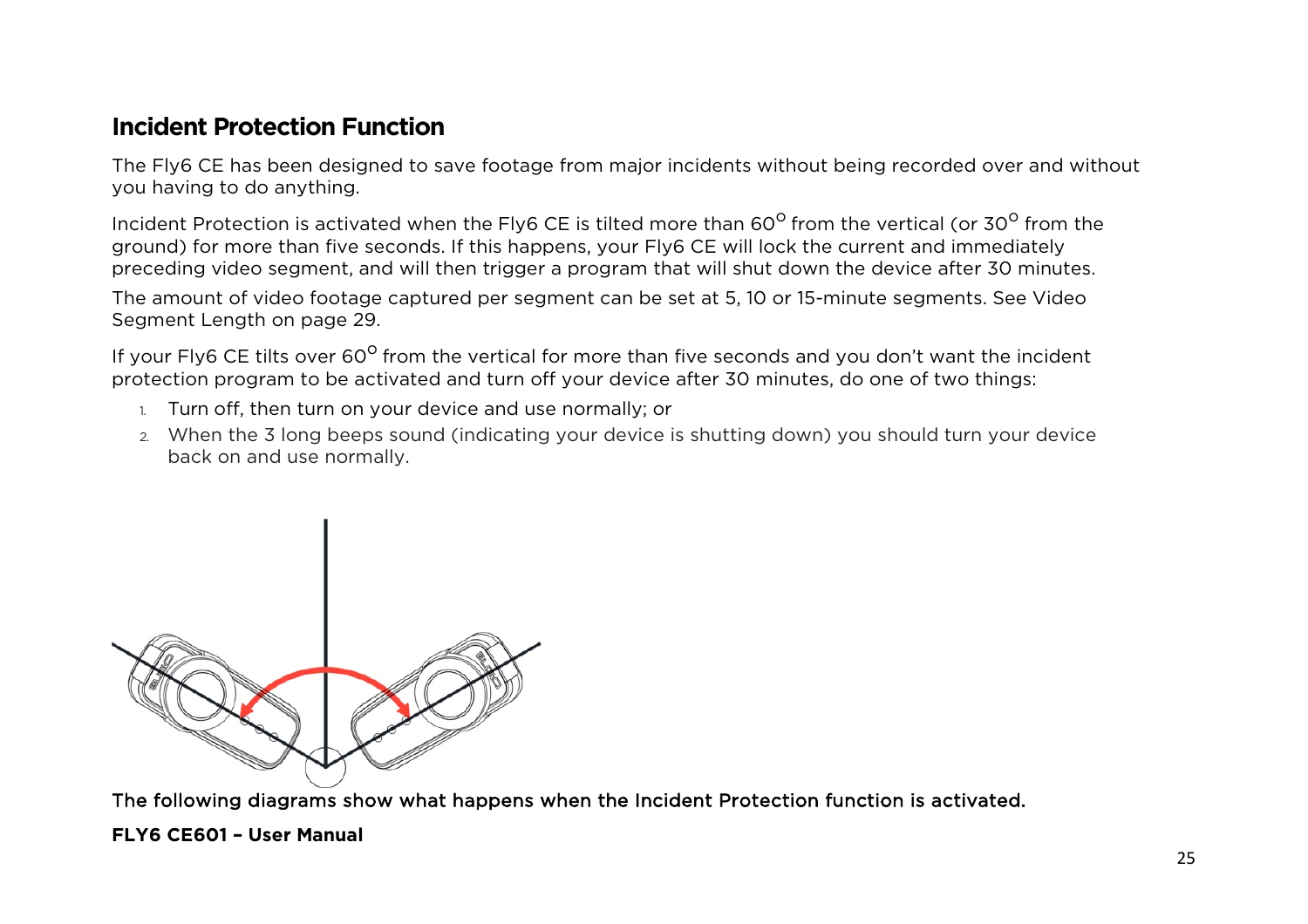#### 5-minute segment, incident protection 10-minute segment, incident protection





#### 15-minute segment, incident protection



The Incident protection function can be turned off via the CycliqPlus mobile app or via your PC or Mac, however this is not recommended.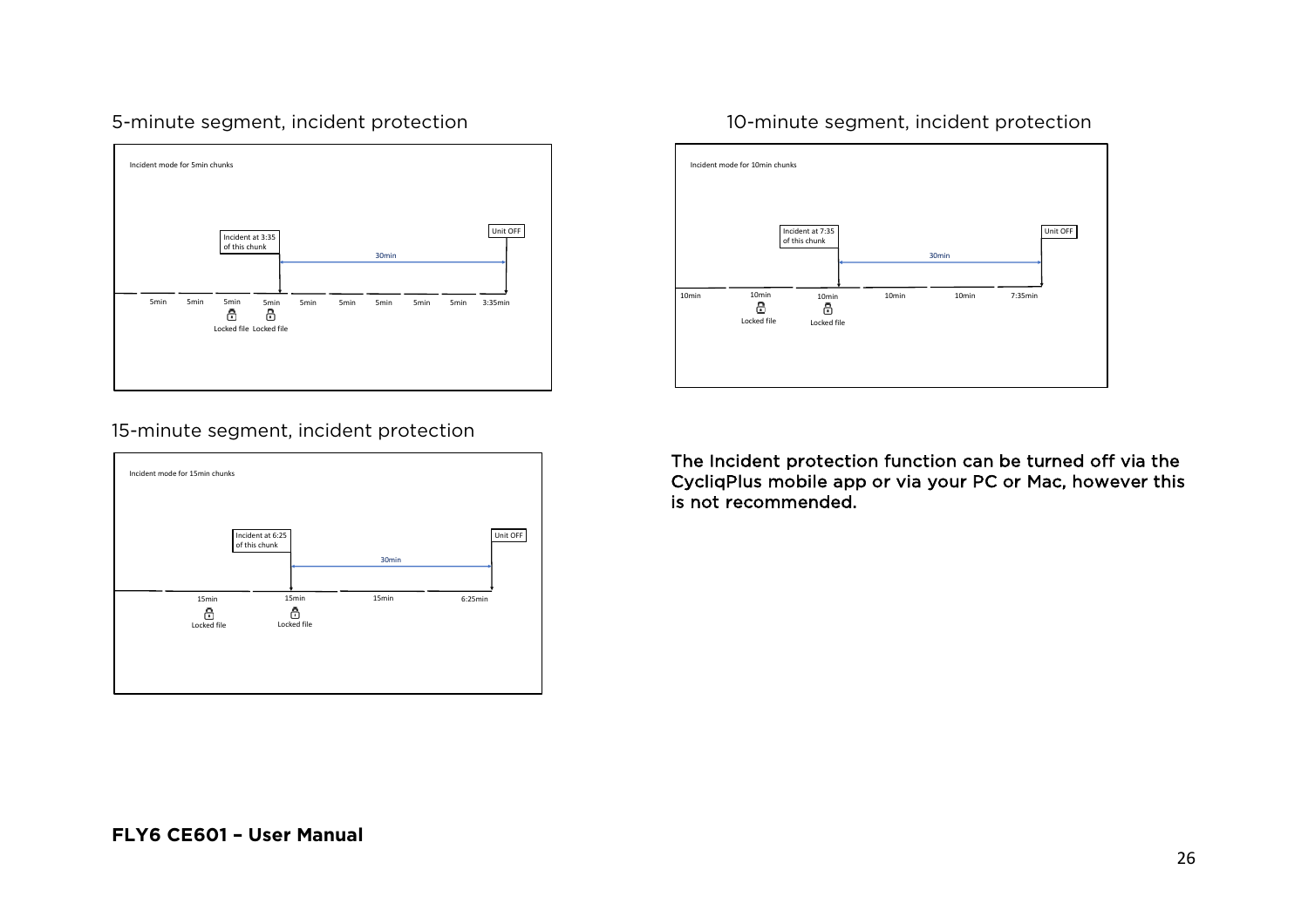### **Cycliq HomeSafe™ Function**

Your safety is our number one priority. When your battery is running low (under 10% capacity), the Fly6 CE can manage the available battery capacity by turning off your camera and leaving the light to function normally.

If the HomeSafe Function is activated, the Fly6 CE will sound three long beeps and the camera will turn off – but your light will continue to function for approximately 1.5 hours.

#### Bike Alarm

The Fly6 CE bike alarm can be activated via the CycliqPlus mobile app. Once activated, if your Fly6 CE is moved (including if your bike is moved while the Fly6 CE is attached), it will sound an alarm and the lights will begin to flash and the camera will start recording. You will receive an alert notification on your smartphone via Bluetooth (if you are in Bluetooth range).

The bike alarm can be turned off (if you are in Bluetooth range) via the CycliqPlus mobile app or via your PC or Mac.

#### Manual over-ride of bike alarm

If the alarm is active but cannot be stopped, press both the power button and Q button until the alarm stops. This normally takes around eight seconds.

#### Idle Mode

If this mode is active, the Fly6 CE turns off automatically after sensing no movement for 15 minutes. You can turn the Fly6 CE back on as you normally would when you return to using it.

Idle mode can be disabled using the CycliqPlus mobile app or via your PC or Mac.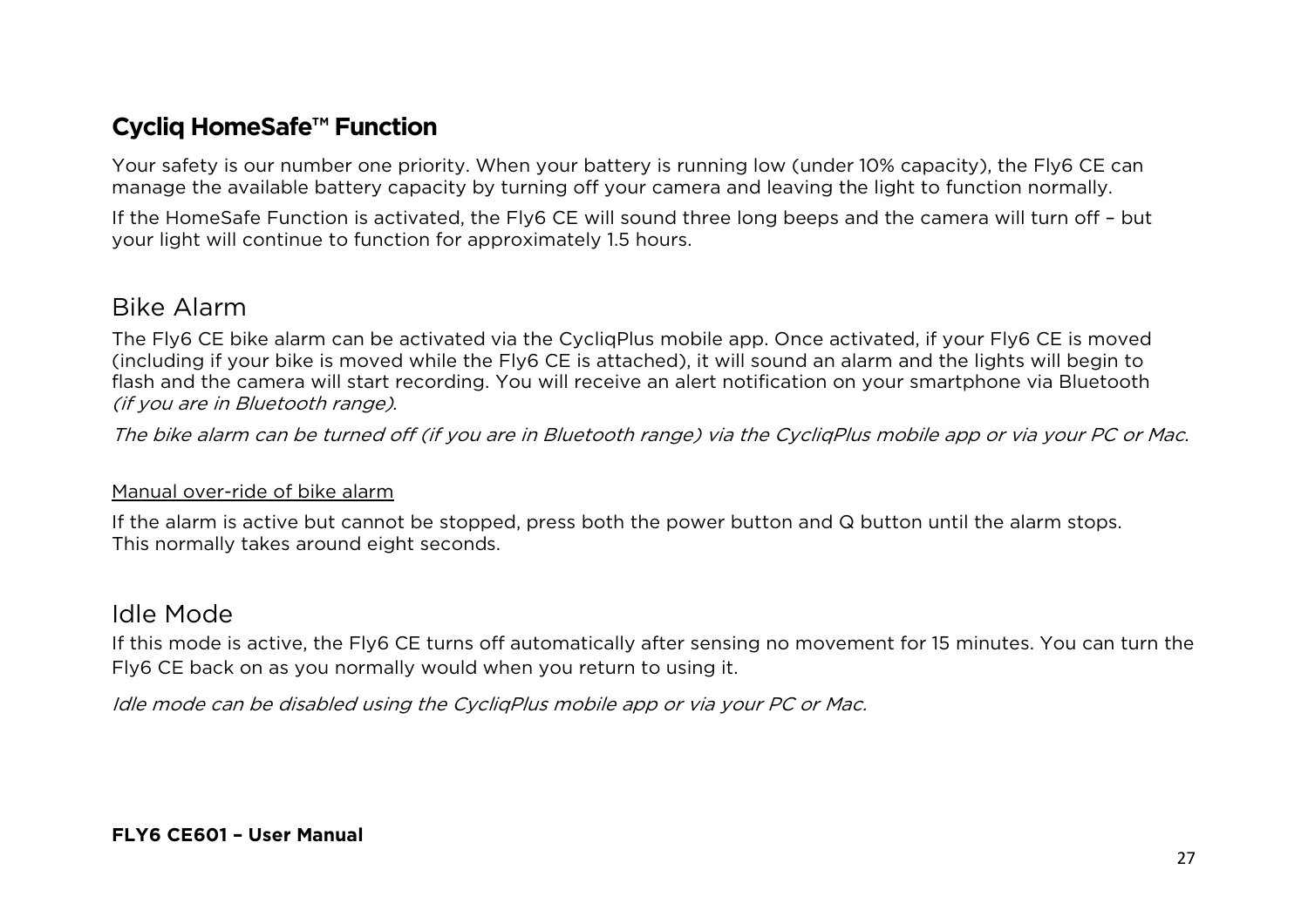### Cycliq Quick Release System™

The Fly6 CE can be easily and quickly mounted and removed from your seat post mount using a secure 1/8<sup>th</sup> turn. This system is compact, robust, and allows greater flexibility with the mounting requirements of different bike types.

To find compatible Cycliq mounting systems, see cycliq.com/mounts.

### Nanotechnology

We've used ground-breaking nanotechnology on the inside and outside of your Fly6 CE to protect it from the elements. This process modifies the entire surface area of the circuitry at a molecular level, permanently leaving your device in a hydrophobic state. This should greatly enhance the longevity of your Fly6 CE device. It is engineered to comply with the IP56 standard, but please be aware that your Fly6 CE is not waterproof. You should still take care to ensure the Fly6 CE port door is firmly and correctly sealed.

### Garmin Connect IQ app – CycliqPlus Connect

If you have a compatible Garmin bike computer, you can change light settings, turn your Fly6 CE off and on, and check your battery level while you're still riding and without touching your Fly6 CE.

To download the CycliqPlus Connect app, go to apps.garmin.com and follow the instructions.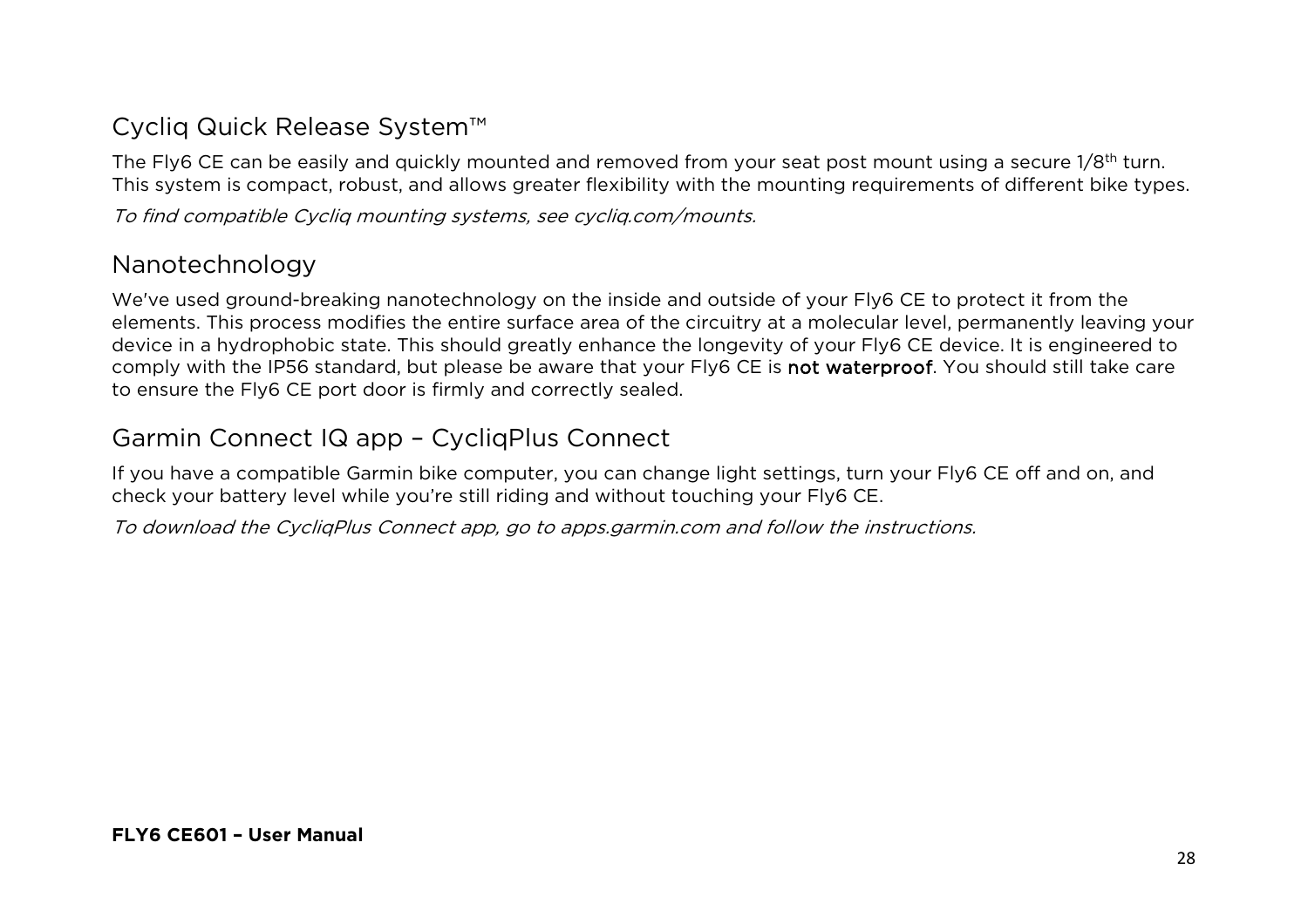#### **Master Reset**

If a master reset is required, press and hold the Q button for approximately 30 seconds, then release.



#### Warning

DO NOT complete a master reset when the unit is in the process of completing a firmware update as this may damage your Fly6 CE.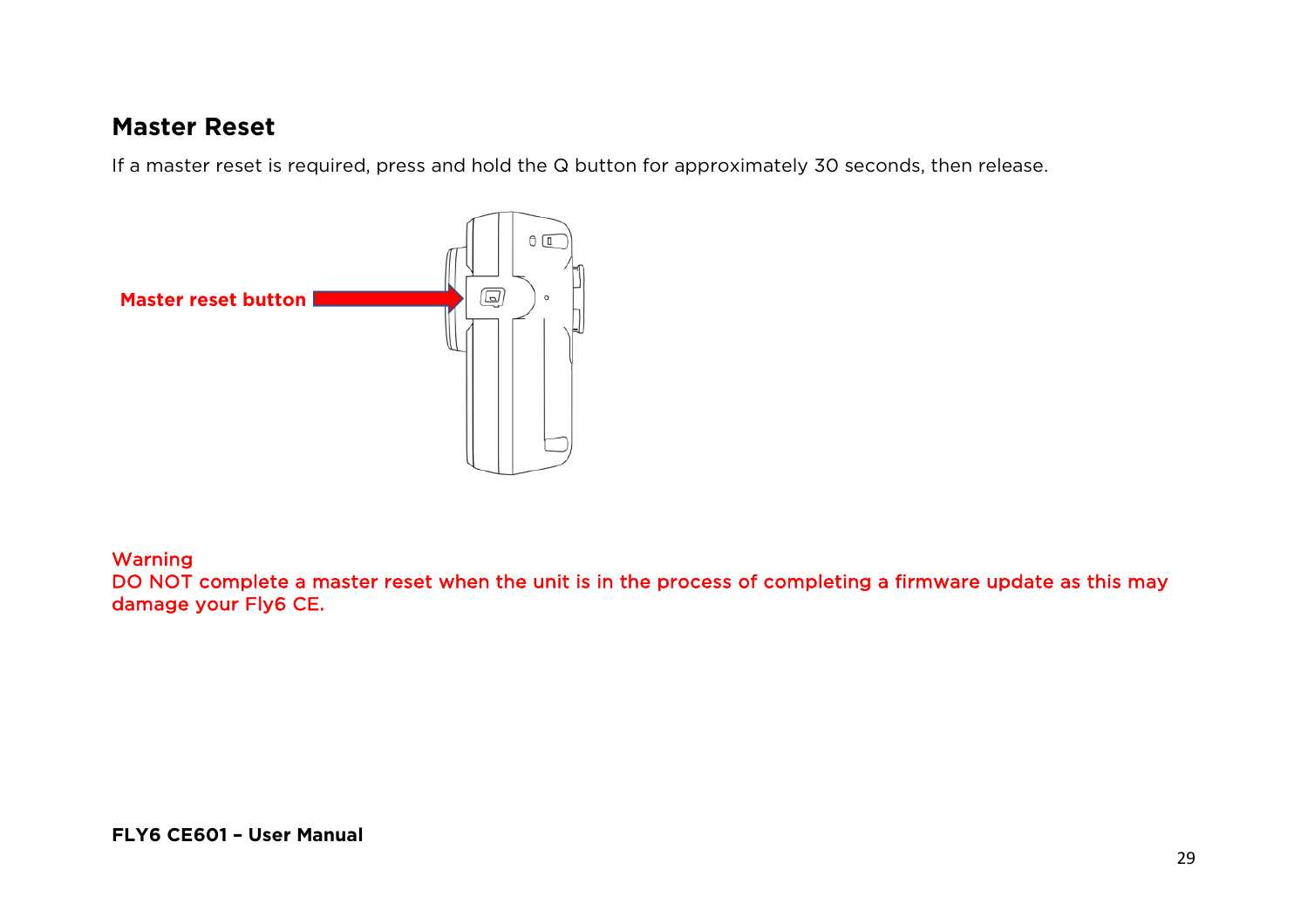### **Using Your Footage**

### Accessing your footage

After your ride, you can access your footage in three ways:

- 1. Connect your Fly6 CE to any PC or Mac using the supplied USB cable.
- 2. Remove the microSD card and read data using your PC or Mac.
- 3. Remove the microSD card and read data with your smartphone using your SD card reader adaptor (not supplied)

#### Video segment length

Footage is saved in chronological order in 5, 10 or 15-minute segments in MP4 format, with each segment creating a separate file. Smaller files mean that your PC or Mac memory is not compromised by hosting multiple large files. The table below gives an indication of approximate file size per segment length:

| <b>Segment Length</b> | <b>Approx. File Size</b> |
|-----------------------|--------------------------|
| 5 minutes             | 360 MB                   |
| 10 minutes            | 750 MB                   |
| 15 minutes            | 1.05 GB                  |

Video segment length can be changed using the CycliqPlus mobile app or your PC or Mac.

### Editing footage

You can edit the footage from your Fly6 CE device using the CycliqPlus desktop video editing program. From here you can easily edit your videos, overlay Strava metrics and share highlights from your ride.

Go to cycliq.com/software to download the Cycqliq Plus video editing program.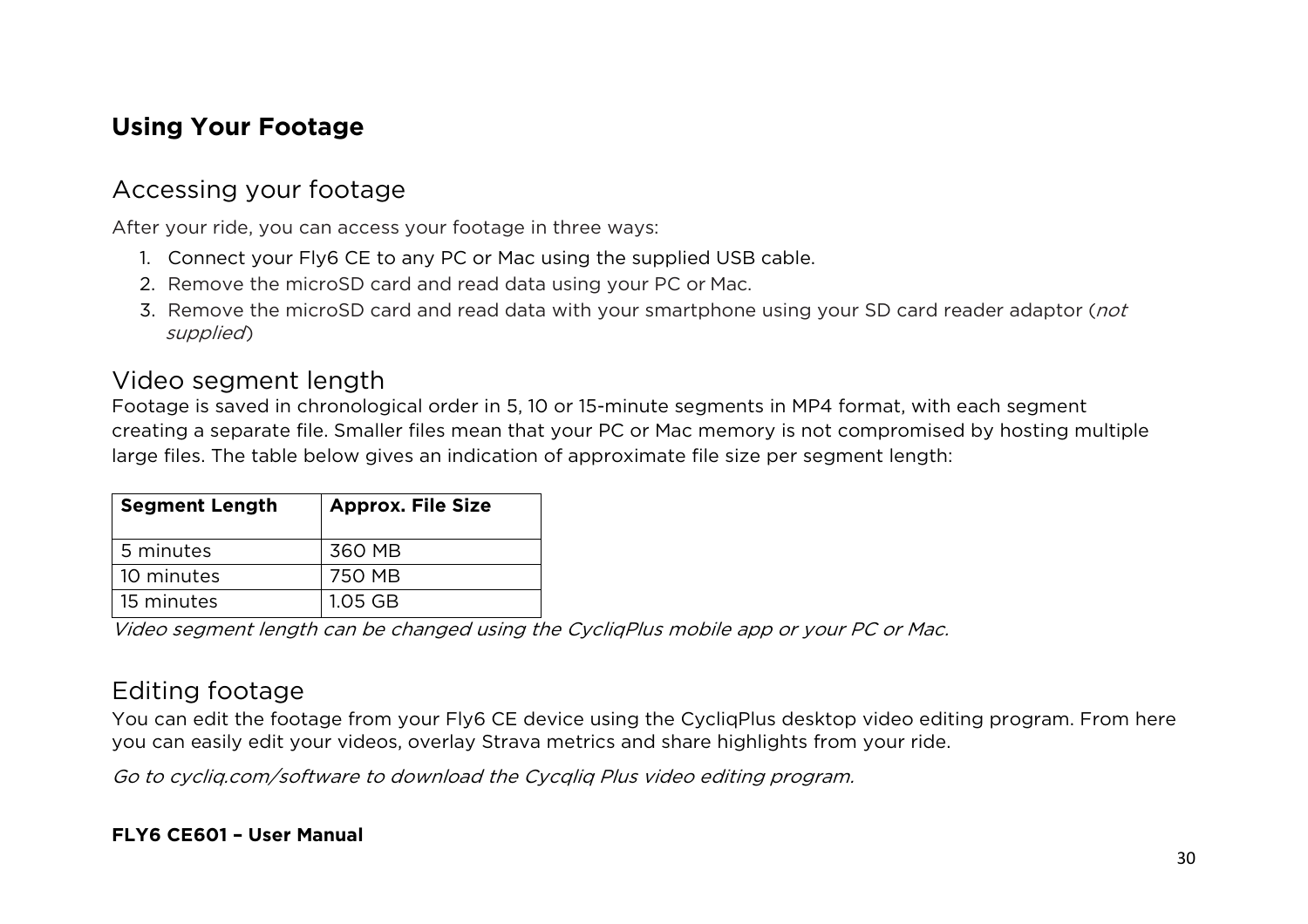#### **The CycliqPlus mobile app**

All Fly6 CE settings can be managed using the CycliqPlus mobile app – available for iOS and Android.

#### Time and date setting

Your footage is automatically stamped with time and date information from your smartphone when connecting to the CycliqPlus mobile app. Alternatively, you can manually input your time via your PC or Mac settings.

### File Lock Warning

This feature triggers a pop up and audible alert on your CycliqPlus mobile app if more than 50% of your memory card is locked by saved video footage

### Light Mode Settings

This function allows you to select a range of light and dimming modes, and only these settings will be available on your Fly6 CE when in use.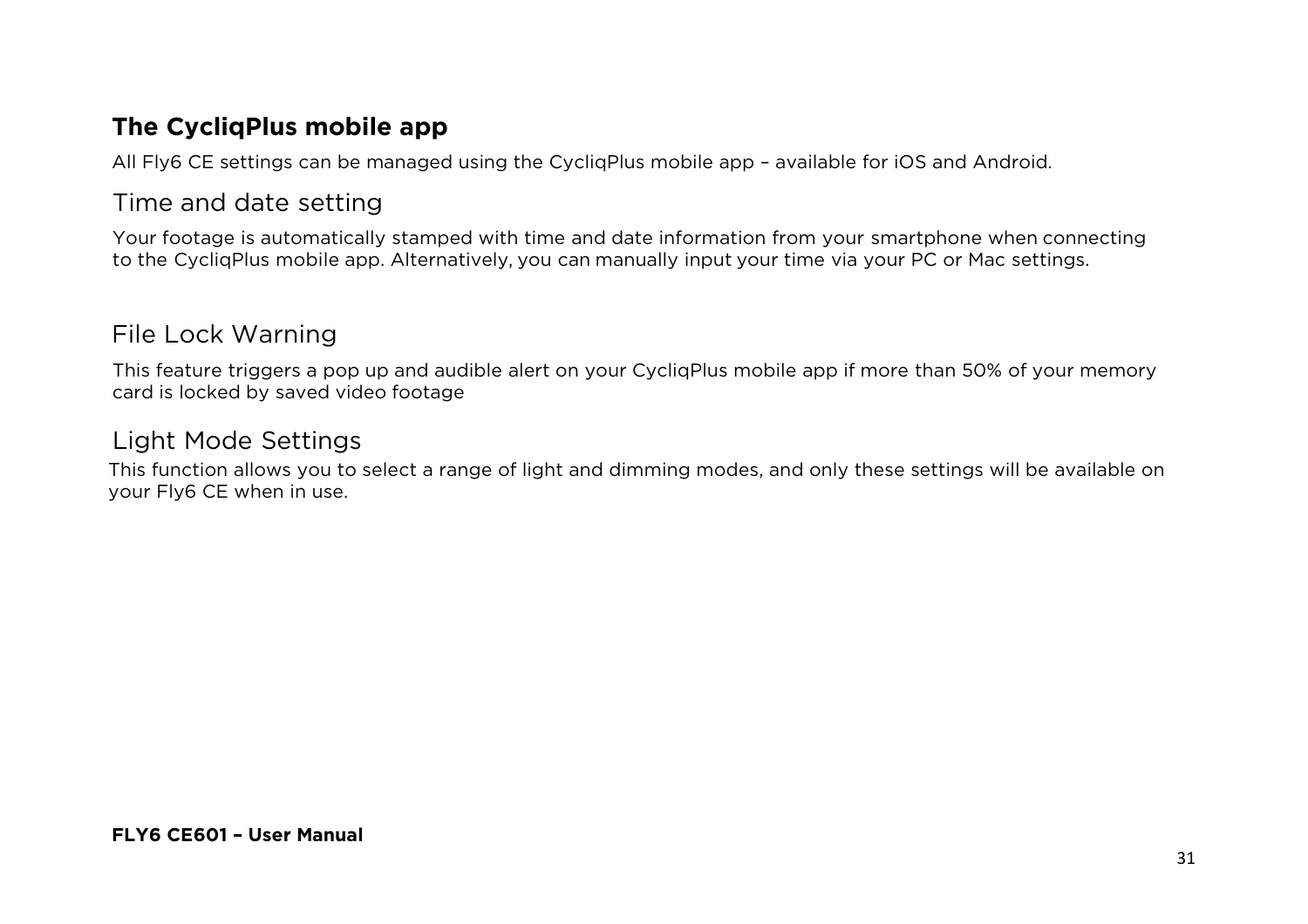#### Audio settings

Sets the volume of the audible alerts on your device. There are five sound volume levels, or you can set to silent.

#### Audible alerts

This is used to remind you that the Fly6 CE camera is recording. You can set the recording alert interval to sound every 3, 5, or 10 minutes, or you can disable it.

#### Video Resolution

The resolution of the video that your Fly6 CE records is adjusted using these settings.

#### Video Segment Length

Video segments can be set to be recorded at 5, 10 or 15-minute segments by using this button.

#### Electronic Image Stabilisation

The Fly6 CE model has 6-axis image stabilisation. This function can be disabled with this button.

#### Video Logo and Timestamp Display

This feature can be toggled on and off by using this button.

#### Idle mode

This feature can be toggled on and off by using this button.

#### Bike Alarm

This feature can be toggled on and off by using this button.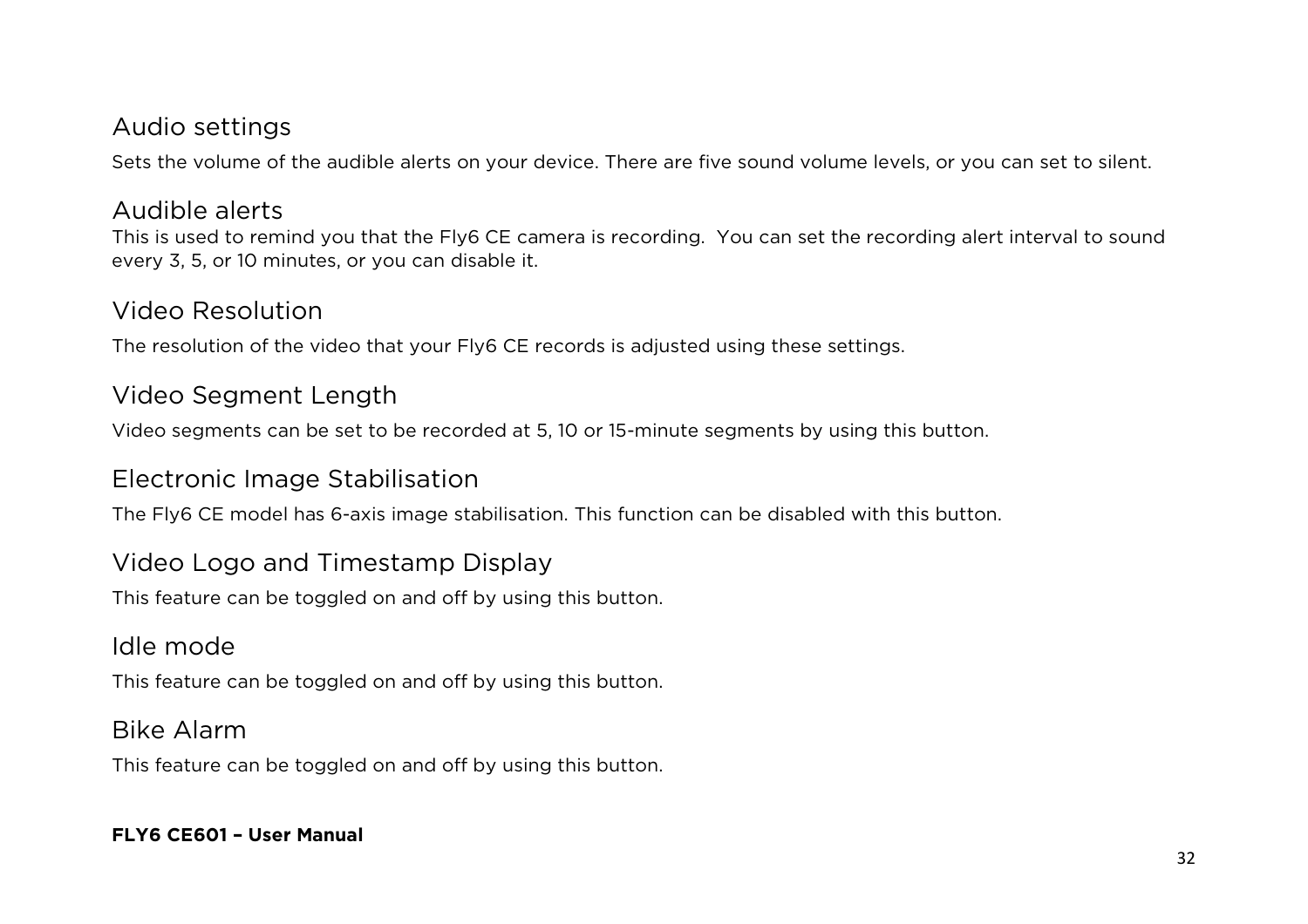#### **Join the Cycliq Community**

We love being part of the global cycling community, and hope to improve the safety of everyone on the road. We're active on social media and if you use Strava, we welcome you to join the Cycliq Strava club and ride with our members from around the world (you can compete in challenges and be in the running to win some awesome prizes!).

YouTube Instagram Facebook Twitter

Strava

Subscribe to our newsletter at cycliq.com for all the latest product news.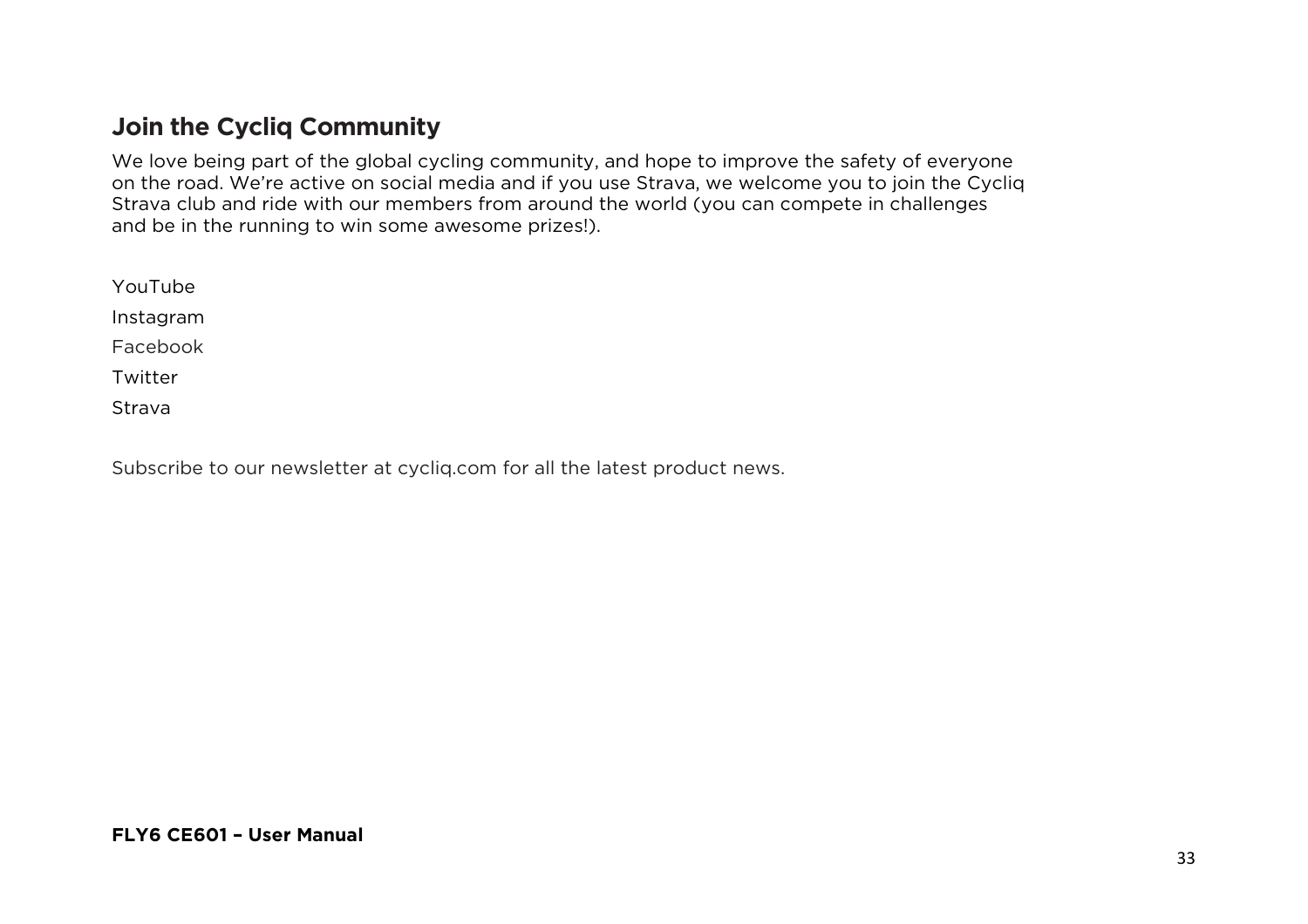#### **Technical Data**

#### **Product Description** Rear full HD bicycle camera & safety light

**Model** Fly6 CE601

**Power Source** Rechargeable Lithium ion Battery

**Battery Size** 3200mAh (approx. 7 hours in camera only mode )

**Watt Hours** 11.84wh

**Voltage** 3. 7 v

**Ingress Protection** IP56

**Operating Temperature/Humidity** 0 -45°C (32 –113°F)

**Storage Tem perature/Humidity** 0 -45°C (32 –113°F)

**Weight** Approx. 110 grams (3.88 oz)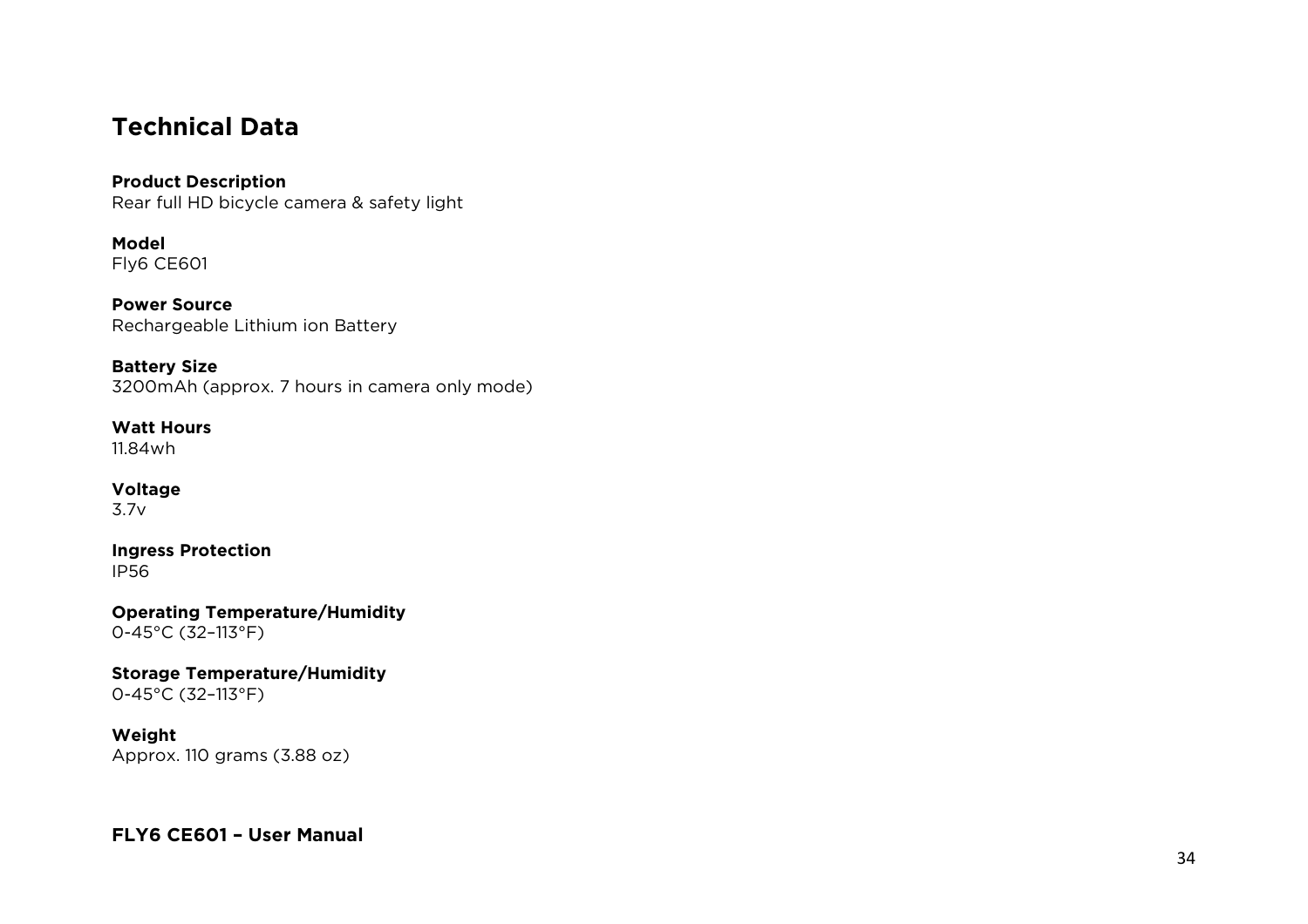#### **Federal Communications Commission (FCC) compliance statement**

This device complies with Part 15 of the FCC Rules. Operation is subject to the following two conditions: (1) this device may not cause harmful interference, and (2) this device must accept any interference received, including interference that may cause undesired operation.

changes or modifications not expressly approved by the party responsible for compliance could void the user's authority to operate the equipment.

This equipment has been tested and found to comply with the limits for a Class B digital device, pursuant to Part 15 of the FCC Rules. These limits are designed to provide reasonable protection against harmful interference in a residential installation. This equipment generates, uses and can radiate radio frequency energy and, if not installed and used in accordance with the instructions, may cause harmful interference to radio communications. However, there is no guarantee that interference will not occur in a particular installation.

If this equipment does cause harmful interference to radio or television reception, which can be determined by turning the equipment off and on, the user is encouraged to try to correct the interference by one or more of the following measures:

- Reorient or relocate the receiving antenna.
- Increase the separation between the equipment and receiver.
- Connect the equipment into an outlet on a circuit different from that to which the receiver is connected.
- Consult the dealer or an experienced radio/TV technician for help.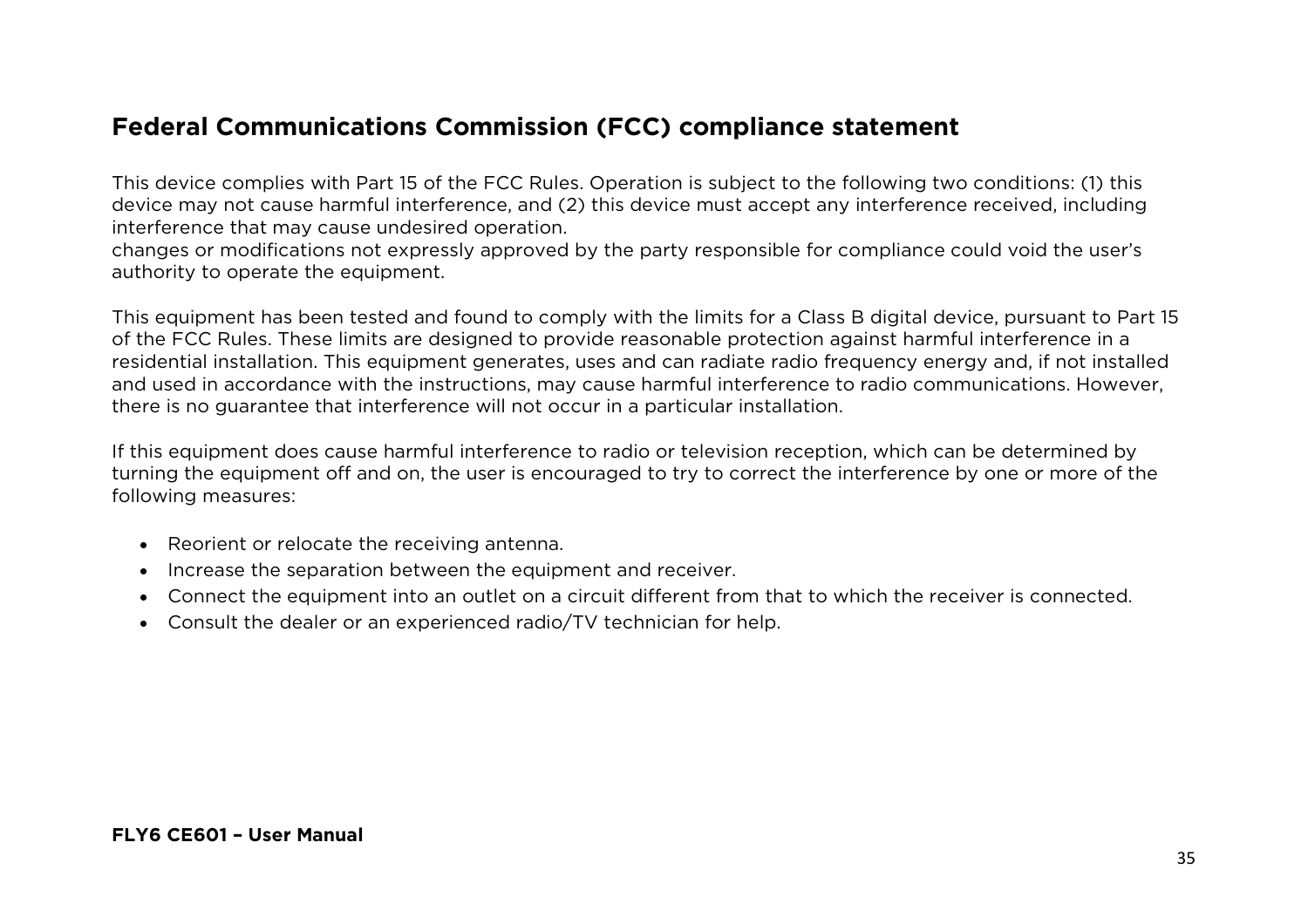#### **Industry Canada (IC) compliance statement**

This device complies with Industry Canada license-exempt RSS standard(s). Operation is subject to the following two conditions:

(1) this device may not cause interference; and

(2) this device must accept any interference, including interference that may cause undesired operation of the device.

Le présent appareil est conforme aux CNR d'Industrie Canada applicables aux appareils radio exempts de licence. L'exploitation est autorisée aux deux conditions suivantes :

(1) l'appareil ne doit pas produire de brouillage, et

(2) l'utilisateur de l'appareil doit accepter tout brouillage

radioélectrique subi, même si le brouillage est susceptible d'en compromettre le fonctionnement.

#### Note

This equipment has been tested and found to comply with the limits for a Class B digital device, pursuant to Part 15 of the FCC Rules. These limits are designed to provide reasonable protection against harmful interference in a residential installation. This equipment generates, uses and can radiate radio frequency energy and, if not installed and used in accordance with the instructions, may cause harmful interference to radio communications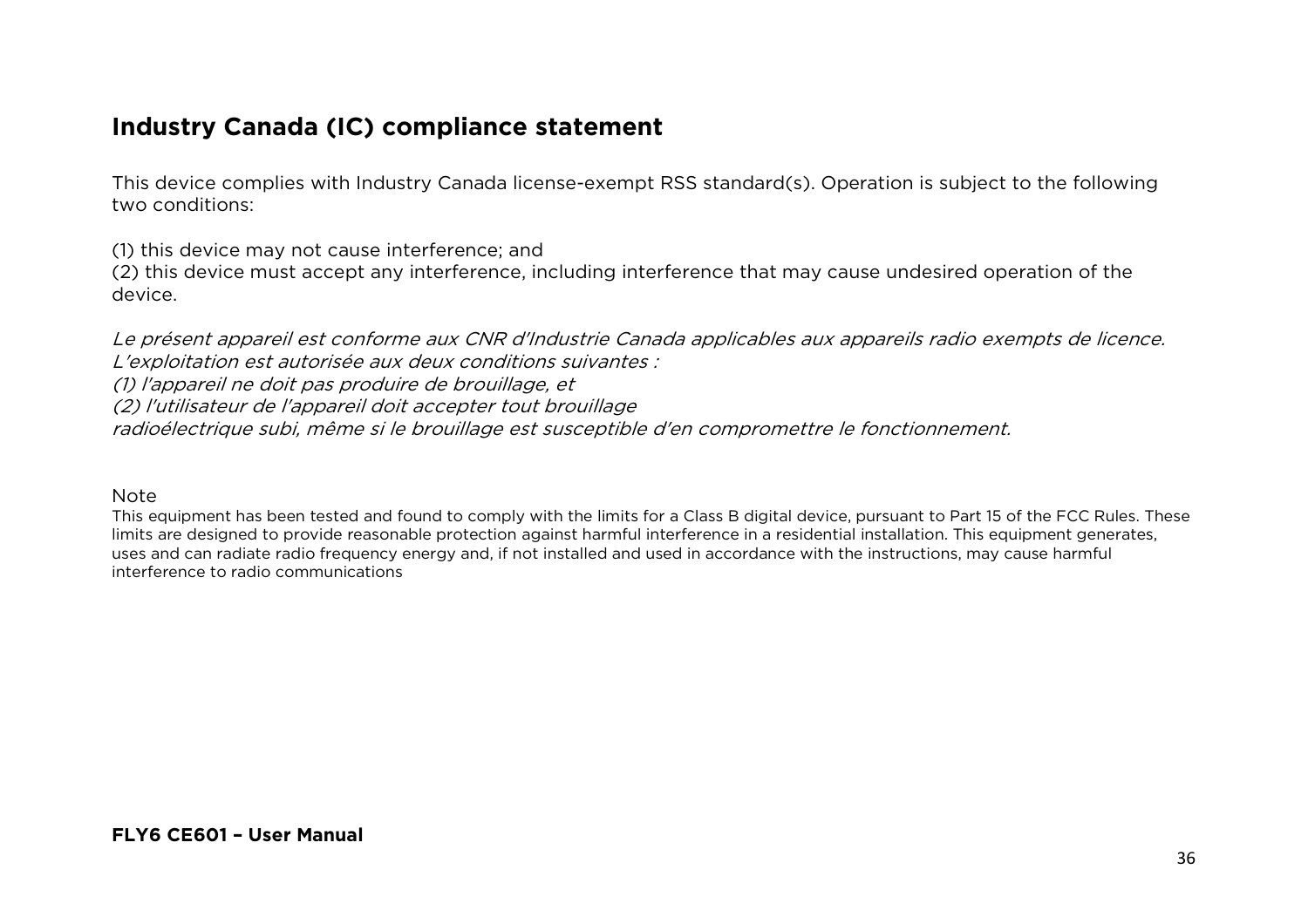### **Regulatory information**

#### **Caution**

To maintain compliance with the RF exposure guidelines, place the unit at least 20cm from nearby persons.

#### **Warning**

Changes or modifications to this unit not expressly approved by the party responsible for compliance could void the user's authority to operate the equipment. Risk of explosion if battery is replaced by an incorrect type. Dispose of used batteries according to the instructions.



#### **Limited warranty**

For comprehensive warranty information refer to www.cycliq.com/warranty.

#### **Cycliq customer support**

Please go to *support.cycliq.com* for further information and support.

#### **Caution**

Cycliq recommends the following:

- Do not look directly at the light.
- Do not leave the light on when not in use.